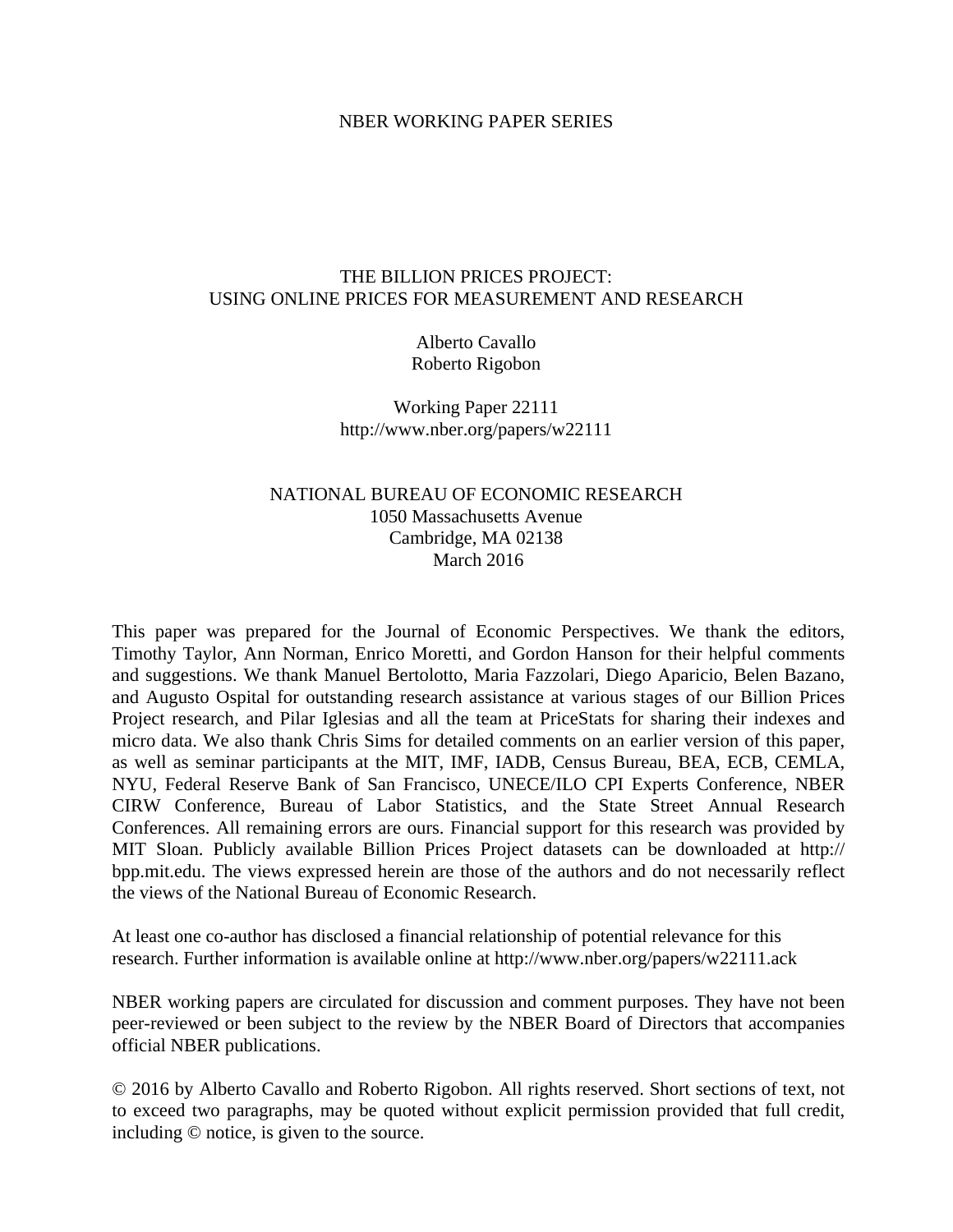The Billion Prices Project: Using Online Prices for Measurement and Research Alberto Cavallo and Roberto Rigobon NBER Working Paper No. 22111 March 2016, Revised April 2016 JEL No. E31,F3,F4

#### **ABSTRACT**

New data-gathering techniques, often referred to as "Big Data" have the potential to improve statistics and empirical research in economics. In this paper we describe our work with online data at the Billion Prices Project at MIT and discuss key lessons for both inflation measurement and some fundamental research questions in macro and international economics. In particular, we show how online prices can be used to construct daily price indexes in multiple countries and to avoid measurement biases that distort evidence of price stickiness and international relative prices. We emphasize how Big Data technologies are providing macro and international economists with opportunities to stop treating the data as "given" and to get directly involved with data collection.

Alberto Cavallo MIT Sloan School of Management 100 Main Street, E62-512 Cambridge, MA 02142 and NBER acavallo@mit.edu

Roberto Rigobon MIT Sloan School of Management 100 Main Street, E62-516 Cambridge, MA 02142 and NBER rigobon@mit.edu

A Online Appendix is available at http://www.mit.edu/~afc/papers/BPP\_JEP\_Appendix.pdf A Data & Replication Materials is available at http://www.mit.edu/~afc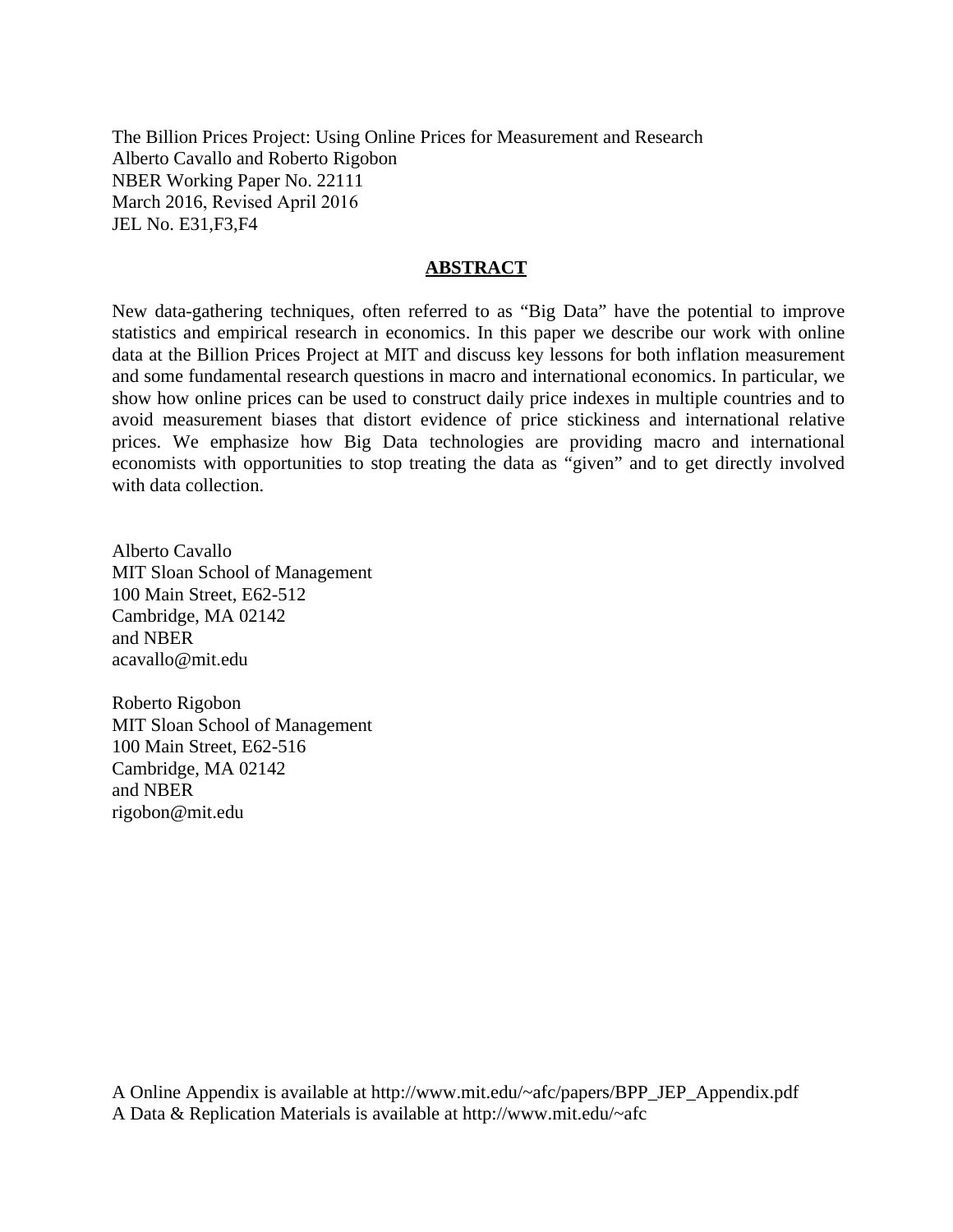## 1 Introduction

New data-gathering techniques, often referred to as "Big Data", have the potential to improve statistics and empirical research in economics. This paper presents one example of how this can be achieved by using the vast number of online prices displayed on the web. We describe our work with the Billion Prices Project at MIT, and emphasize key lessons that can be used for both inflation measurement and some fundamental research questions in macro and international economics. In particular, we show how online prices can be used to construct daily price indexes in multiple countries and to avoid measurement biases that distort evidence of price stickiness and international relative prices.

The basic procedure used in most countries to collect inflation data has remained roughly the same for decades. A large number of people working for national statistical offices visit hundreds of stores on a monthly or bi-monthly basis to collect prices for a pre-selected basket of goods and services. The micro data are then processed and used to construct Consumer Price Indexes and other related indicators. This process is expensive, complex, and often too slow for some users of the data. Infrequent sampling and slow updates to the baskets can complicate adjustments for quality changes and the introduction of new goods.<sup>1</sup> Groves  $(2011)$  further describes other challenges faced by traditional survey-based methods of data collection, including growing levels of nonresponse. Shrinking resources are straining the work of national statistical offices, while recent crises have prompted policy-makers and other users of these statistics to demand faster and more accurate data.

Online prices have a natural appeal in this context. While the data are dispersed across hundreds of websites and thousands of webpages, advances in automated "scraping" software now allow anyone to design and implement large-scale data collections on the web. Detailed information can be collected for each good, and new and disappearing products can be quickly detected and accounted for. Online data collection is cheap, fast, and accurate, making it an ideal complement to traditional methods of collecting prices, particularly in categories of goods that are well-represented online.

The first use of online data to construct inflation indexes was motivated by the manipulation of inflation statistics in Argentina from 2007 to 2015. By 2007 it had become apparent that the official level of inflation reported by the national statistical office in Argentina did not reflect the actual changes in prices. Using online data collected every

<sup>1</sup>See the papers in the winter 1998 issue of the Journal of Economic Perspectives for a discussion of some of these topics.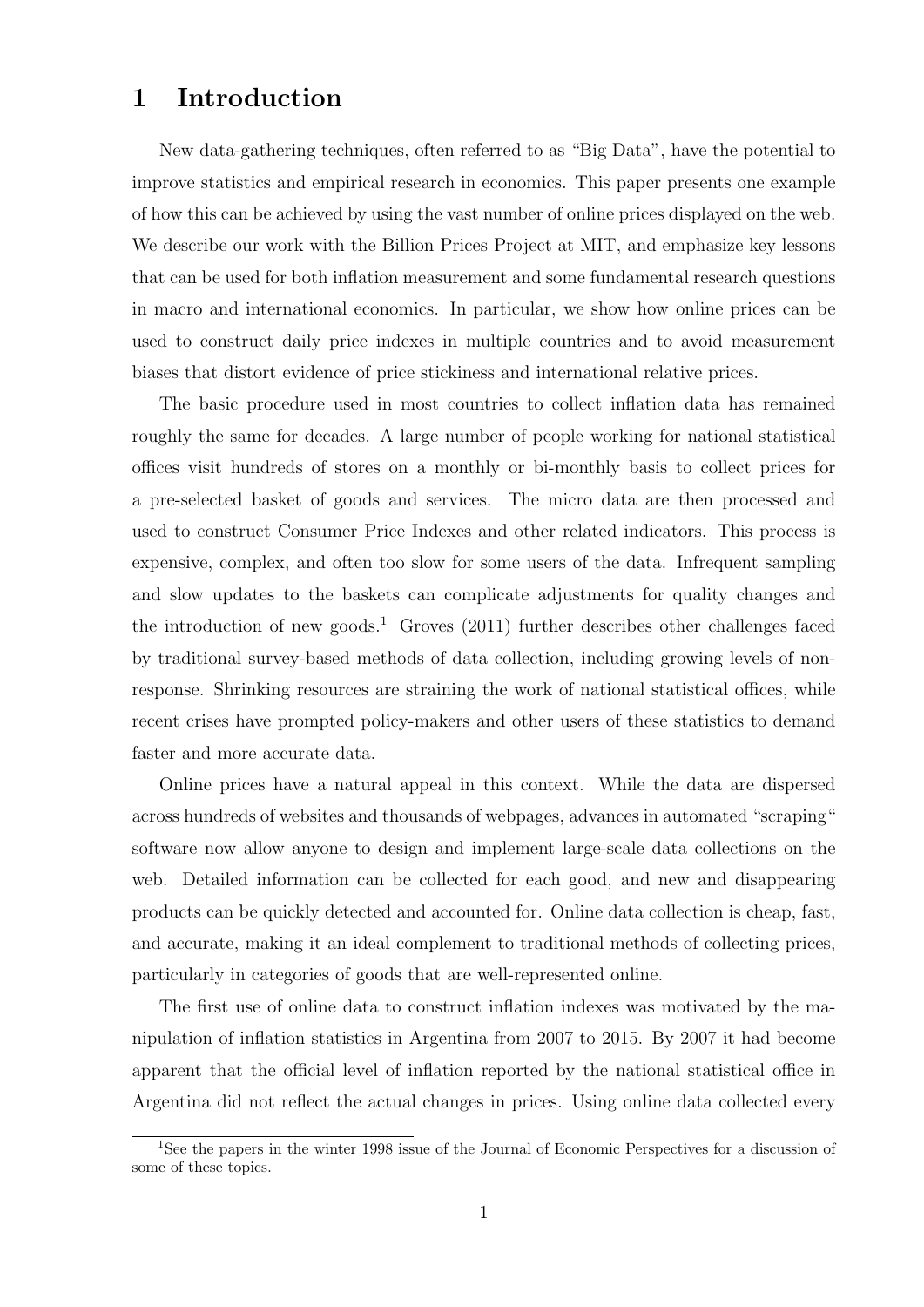day from the websites of large retailers, Cavallo (2013) showed that while Argentina's government announced an average annual inflation rate of 8 percent from 2007-2011, the online data suggested it was actually over 20 percent, in line with the estimates of some provincial governments and local economists, and consistent with the results from surveys of household inflation expectations. The online price indexes used in that paper were automatically computed and published on a website every day from March 2008 onwards.<sup>2</sup> The ability to collect prices from outside the country proved particularly useful in 2011, when Argentina's government started to impose fines and to pressure local economists to stop collecting data independently. The manipulation of the official price index ended in December 2015 when a new government was elected.

Argentina's statistical debacle had a positive side effect: it showed us the potential that online prices had for inflation measurement applications. With this idea in mind, we created the Billion Prices Project at MIT in 2008 to extend our work to other countries, including the United States. The word "billion" was simply meant to express our desire to collect a massive amount of prices, though we in fact reached that number of observations in less than two years. By 2010, we were collecting 5 million prices every day from over 300 retailers in 50 countries. Half a million prices were collected every day in the United States alone (by comparison, the US Bureau of Labor Statistics collects approximately 80,000 prices on a monthly or bi-monthly basis). Although gathering this massive amount of prices was cheaper online than with traditional methods, it required funding that could not be sustained through grants. Thus, in 2011 we started a company called PriceStats that now collects the data and produces high-frequency indexes for central banks and financial-sector customers. PriceStats greatly expanded both the quantity and quality of the data. The company currently uses about 15 million products from over 900 retailers to build daily inflation indexes in 20 countries. Its micro datasets contain information from an even larger number of retailers in over 60 countries, with varying degrees of coverage. The indexes and micro data from PriceStats are available to researchers working with the Billion Prices Project, as we explain later in this paper.

Many of the other attempts to use Big Data in economics rely on social media or search data to forecast the behavior of important economic indicators. Our approach is different because we focus on measurement, not on prediction. Our objective is to experiment with

<sup>2</sup>See Inflacion Verdadera (http://www.inflacionverdadera.com), which was created to provide alternative prices indexes to the official ones in Argentina. The original website had two price indexes constructed with the Argentina's official National Institute of Statistics and Censuses (INDEC is the abbreviation of the Spanish translation): a "Basic Food" index and a broader "Food and Beverages" index. The website also showed the time series of prices for every good used in the index.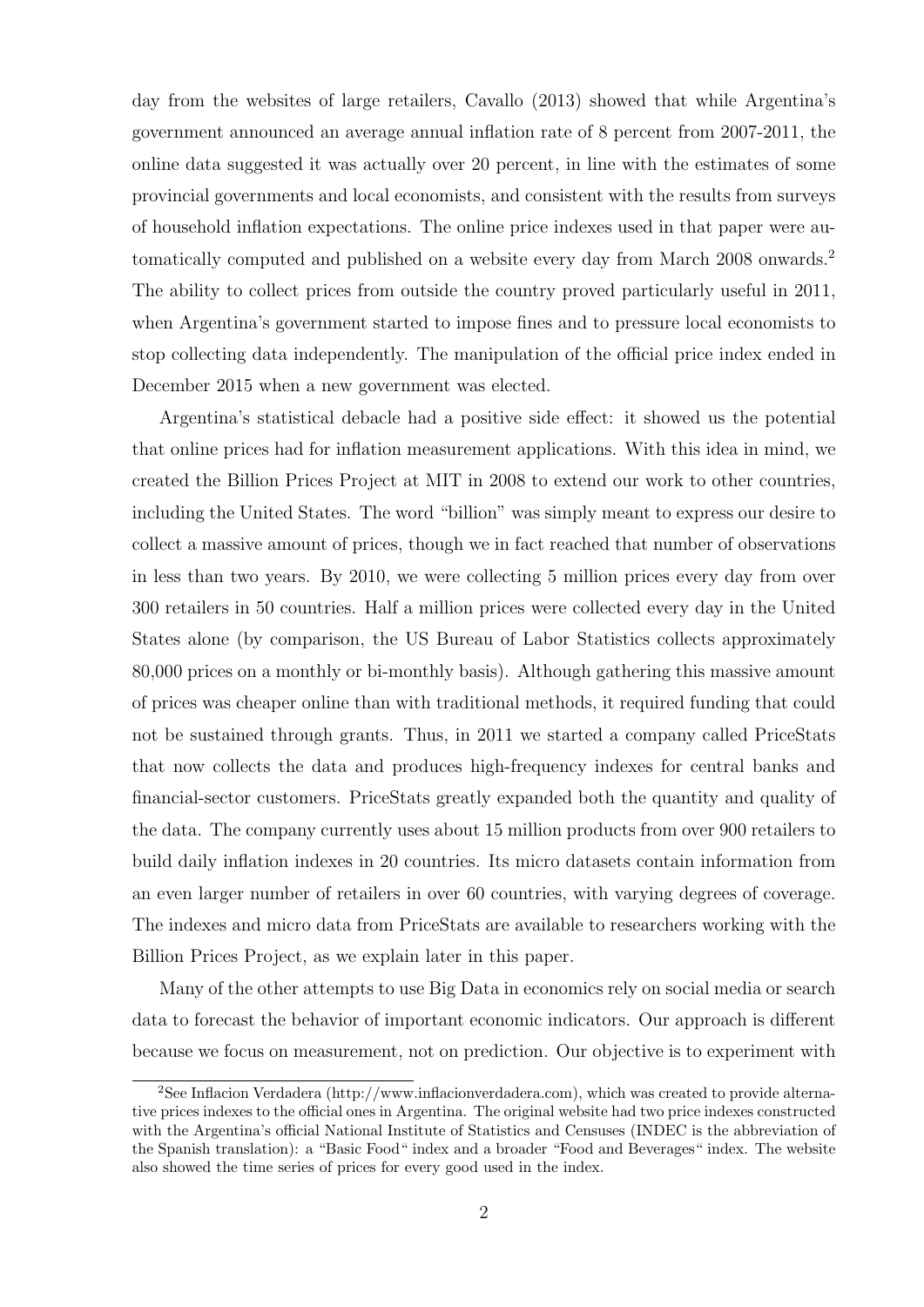these new sources of information to improve the computation of traditional economic indicators, starting with the Consumer Price Index. We seek to understand whether online prices have distinct dynamics, their advantages and disadvantages, and whether they could be a reliable source of information in a "production" setting (not just for a one-time research application).

We start this paper with a description of the methodology used to collect online prices. A first-order aspect is to realize that although the amount of data online is massive, carefully selecting the categories and retailers to sample is still crucial. The goal is to obtain data that is representative of retail transactions, so we focus our data collection efforts on large multi-channel retailers such as Walmart that sell both online and offline, instead of using online-only retailers that may have many products but a relatively small share of retail transactions. We also focus on categories of goods that are included in the official Consumer Price Index baskets, for which consumer expenditure weights are available. After describing the sources of data, we discuss the advantages and disadvantages of online data relative to other large micro-price databases (including scanner data and official price-index data), and highlight the results of a large-scale validation exercise to show how online-price levels and behaviors closely resemble those that can be obtained by physically visiting offline stores.

Next, we describe the methodology used to compute online price indexes and show how they co-move with Consumer Price Indexes in most countries. We emphasize two characteristics in greater detail. First, online indexes have the ability to approximate hedonically-adjusted price indexes in sectors with a large number of goods that come and go with overlapping lifecycles (for instance, electronics). Second, online indexes appear able to anticipate movements in the official Consumer Price Index in many countries. This anticipation extends beyond the publication lags, which suggests that online prices often adjust sooner to aggregate shocks.

We then move on to research applications and discuss two areas in macro and international economics where online price data can have a major impact. First, we show that online price data, collected daily, can significantly alter some key results in the pricestickiness literature. In particular, we document that online prices exhibit a very different distribution of price changes compared to prices collected for official Consumer Price Indexes and by scanner prices. The main reason for the difference is that online prices do not have time averages, common in scanner data, or imputed prices, common in official micro data, which create a large number of small spurious price changes. Second, tests of the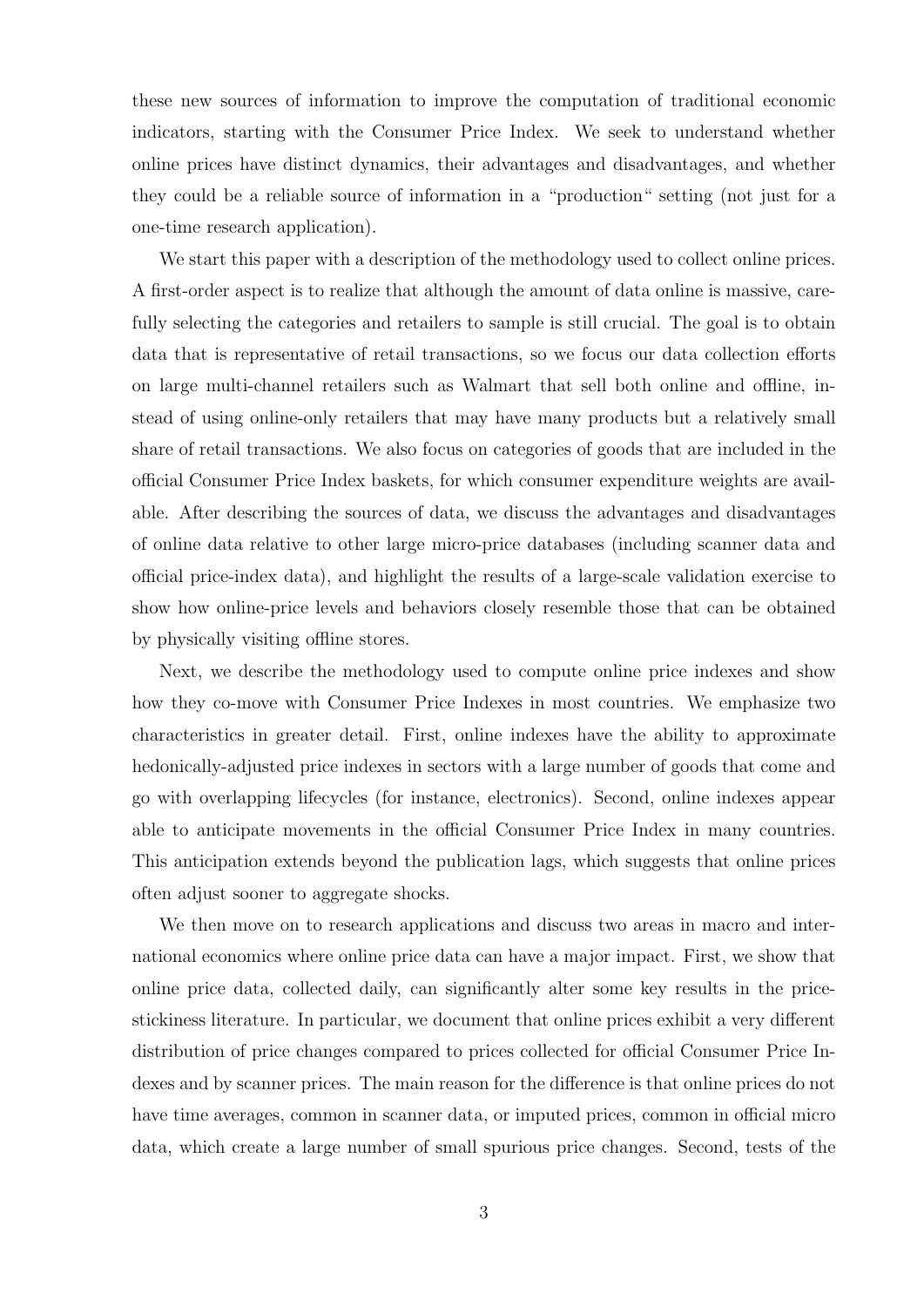"law of one price" (that there should not be large or persistent cross-country differences in the prices of identical goods when translated into a common currency) using online data give us a more nuanced picture of when and where this law works well. The existing consensus in the literature is that there are large and persistent deviations from the law of one price, with little pass-through from nominal exchange rates to relative prices, and vice-versa, causing persistent shocks to real-exchange rates that take years to dissipate. While deviations can also be large with online data, we find that the law of one price holds well across countries that use the same currency. We also show that, when goods are identically-matched goods across countries, then relative prices and nominal exchange rates co-move more closely than previously thought. This implies higher pass-through rates and less persistent real-exchange rate dynamics.

Both research examples illustrate how using data collected by others, with different purposes in mind, can distort empirical findings. They also suggest we should not treat "big data" as simply a collection of large datasets created as a byproduct of something else. Instead, we think one of the greatest opportunities of "big data" is the fact that anyone can now use new technologies such as web-scraping, mobile phones, satellite imaging, and all kinds of interconnected sensors to build customized datasets designed to fit specific measurement or research needs. We end the paper by describing how the Billion Prices Project data are publicly shared and by discussing why data collection is an important endeavor that macro and international economists should pursue more often.

# 2 Collecting and Processing Online Price Data

A large and growing share of retail prices all over the world are posted online on the websites of retailers. This is a massive untapped source of retail price information. Collecting these prices is not trivial because they are posted on hundreds of different websites that lack a homogeneous structure and format. And retailers do not provide historical prices, so the data has to be collected continuously and consistently over time.

To collect and process online prices we follow a "data curation" approach. It involves carefully identifying the retailers that will serve as data sources; using web-scraping software to collect the data; then cleaning, homogenizing, categorizing, and finally extracting the information so it can be used in measurement and research applications.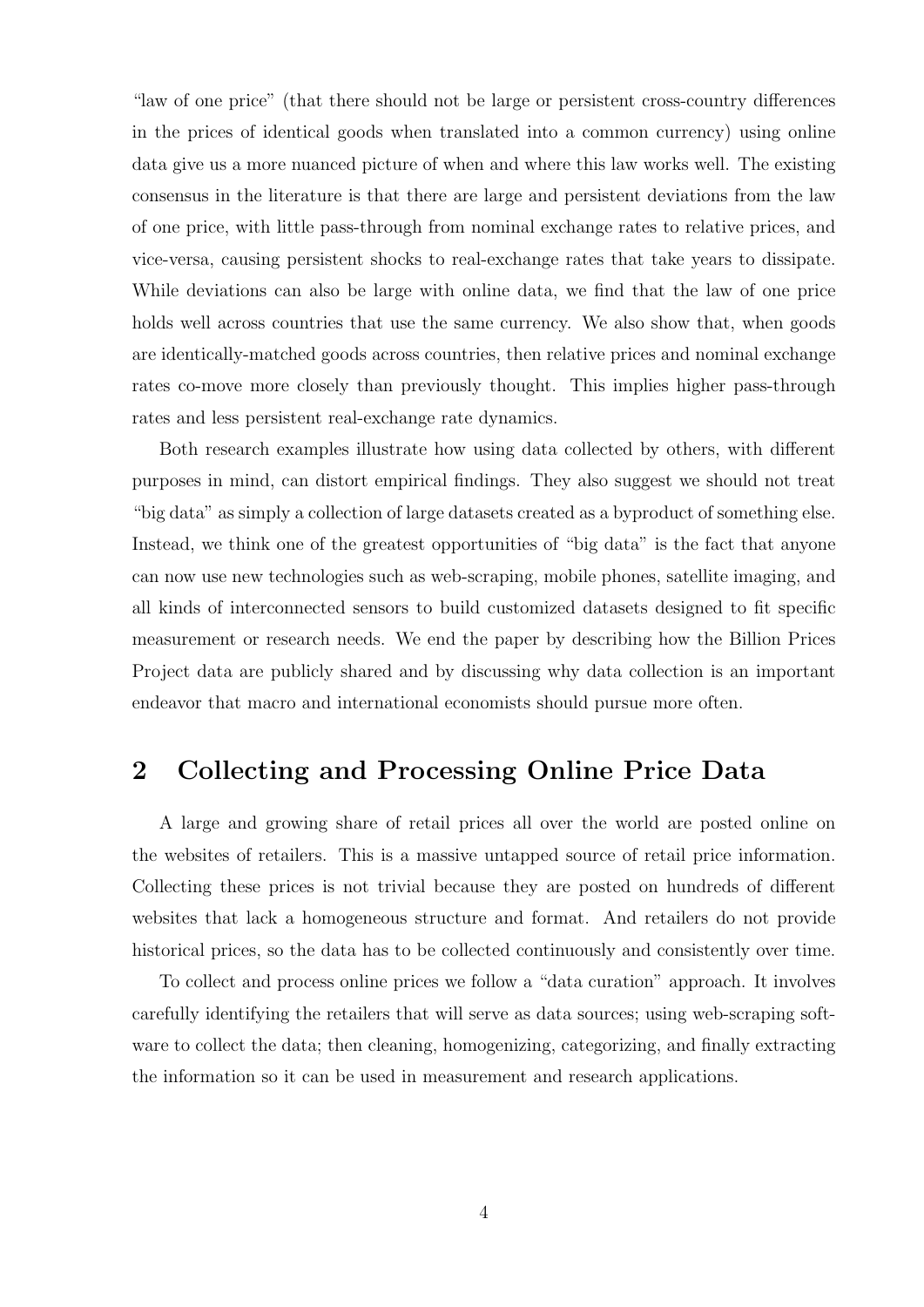### 2.1 The Selection of Retailers and Data Source

The starting point is to select the retailers and categories of goods to sample. These decisions are driven by our need to get prices that are representative of retail transactions. We therefore focus almost exclusively on large multi-channel retailers (those retailers that sell both offline and online, such as Walmart) and tend to ignore online-only retailers (such as Amazon.com). The reason is that multi-channel retailers still are involved in the majority of all retail sales in most countries. We are also careful when we choose what categories of goods to monitor within each retailer, concentrating on those categories that are part of traditional Consumer Price Index baskets, and avoiding categories that are over-represented online such as CDs, DVDs, cosmetics, and books.

We make an effort to collect the data directly from each retailers website, rather than relying on third parties such as marketplaces, price aggregators, and price comparison websites. Data collection from individual retailers is far more challenging, but it maximizes our chances of obtaining prices linked to actual transactions and prevents third-parties from filtering or altering our samples. It also gives us full control of what we choose to collect and makes the whole process more robust, as it does not depend on a few sources of data.

Once the data are collected, we clean them, standardize them to fit a common database schema, classify individual products using Consumer Price Index categories, and start computing simple indicators to evaluate its characteristics and performance over time.

We treat each retailer as a separate sampling unit or "stratum" with potentially unique characteristics and pricing behaviors. Before including a retailer in a price index, we usually monitor its behavior for over a year to identify any special characteristics in the data, so that we can know whether it is a useful and reliable source of price information.

Most retailers that sell online have a single price for all shoppers in all locations within a country (though shipping costs and taxes may differ). Grocery retailers can sometimes show different prices for the same good depending on the zip code entered by the consumer. In such cases, we select a few zip codes corresponding to major cities and treat each case as an independent retailer.

The amount of data and the coverage of different categories that we can observe online vary across countries. For about 25 countries, our datasets have information on categories that cover at least 70 percent of the weights in Consumer Price Index baskets.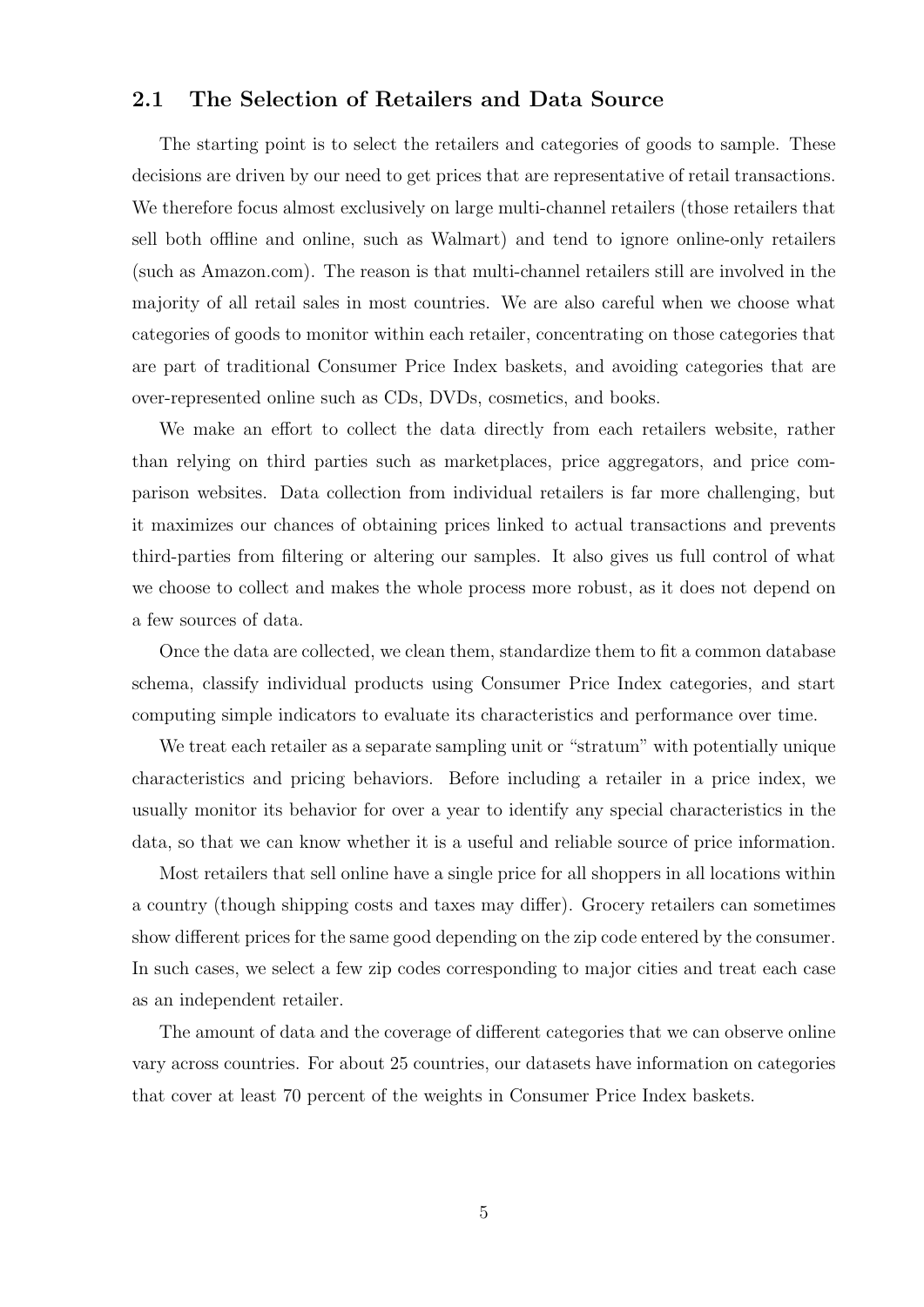### 2.2 Data Collection Using Web Scraping Software

After selecting the sources of data, the next step is to collect the information. The technology to collect online prices on a large scale called "web scraping" is quickly improving. Just a few years ago, it required researchers to write programs in languages such as Python and PHP (for example, see the discussion in this journal by Edelman 2012). Today, there are many "point-and-click" software solutions that require almost no technical expertise. Users can simply use their mouse to teach the software what pieces of information they want to collect from a webpage. The software then creates a "robot" that is able to extract information from any other webpage with a similar structure, storing the information in a database. It identifies relevant pieces of information on a page by finding special characters of HTML code (the language that is used to create webpages) that come before and after each relevant piece of information. These characters are relatively steady as long as the page does not change its look-and-feel. The challenge in web scraping is mostly to monitor the performance of the robots over time, so that any errors in the data can be quickly detected and fixed. The robots we construct always collect a product identification number, the name, description, brand, package size, category information, and the price. When available, we also collect other variables such as sale prices and stock indicators. We provide more details of the web-scraping process in the online Appendix available with this paper at http://e-jep.org.

### 2.3 Advantages and Disadvantages of Online Price Data

To understand the strengths and weaknesses of this scraped online data for measurement and research applications, Table 1 offers a comparison with two other sources of micro-price data: traditional Consumer Price Index data collected offline by national statistical organizations, and scanner data recorded from consumer purchases at point-of-sale terminals by companies such as Nielsen. Detailed descriptions of these other data sources can be found in ILO (2004) and Feenstra and Shapiro (2003).

One of the most obvious advantages of online data is the low cost per observation. While not trivial, it is far cheaper to use web scraping than to hire people to visit physical stores or buy information from commercial scanner data providers such as Nielsen.

A second major advantage is the daily frequency of data collection. It is easier to detect errors in the data when it is collected at such high frequency. It also avoids time averages, which can generate spurious price changes as we discuss later on.

Third, online data includes detailed information for all products being sold by the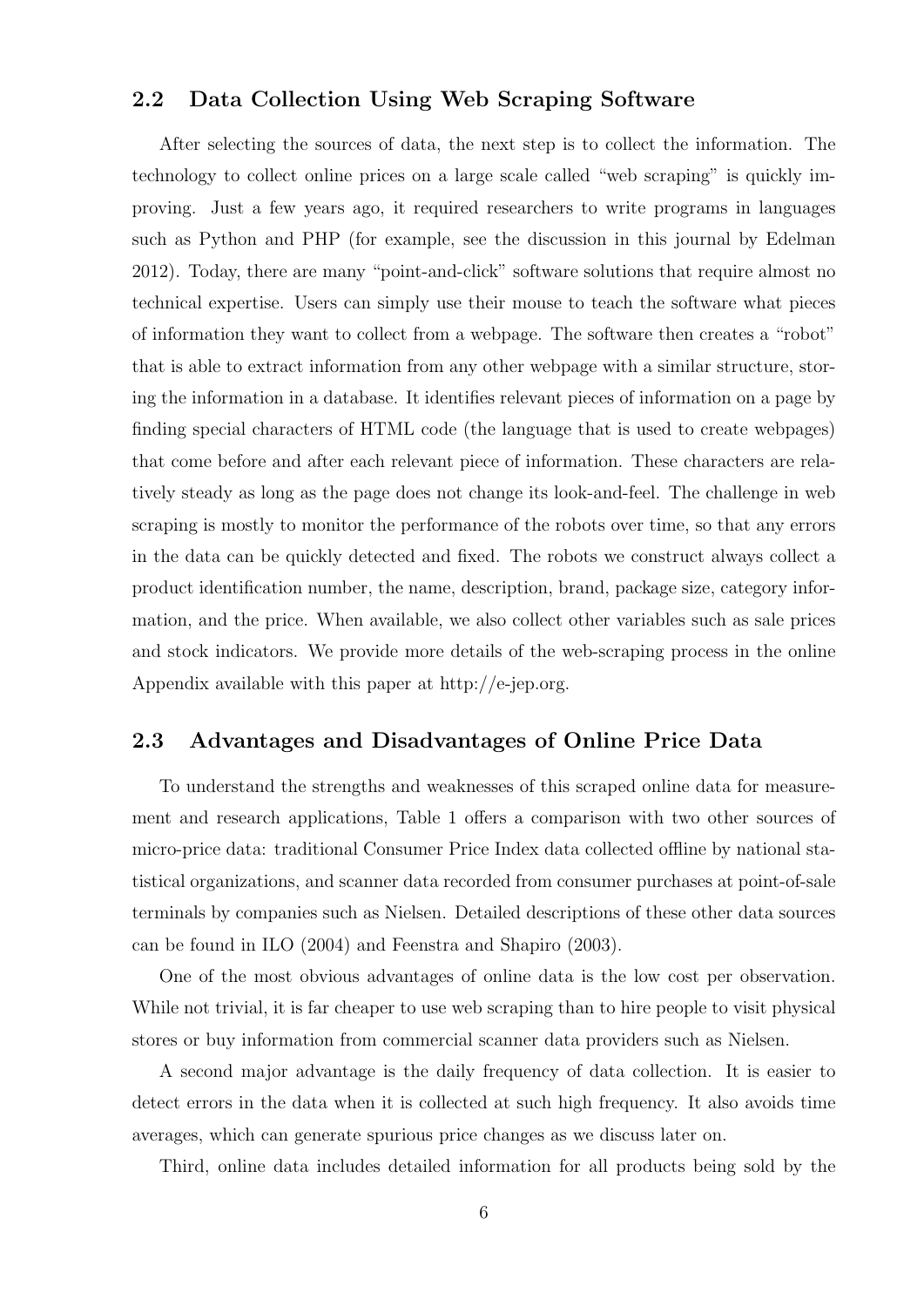sampled retailers. The cross-section of prices available is therefore much larger within categories than in Consumer Price Index data. Later, we discuss how this "big data" feature can be used to simplify quality adjustments and other traditional measurement problems.

Fourth, there are no censored price spells in online data. Prices are recorded from the first day a product is offered to consumers until the day it is discontinued from the store. Traditional data collection methods, in contrast, will typically start monitoring new goods only when the goods in the basket disappear from the stores. Knowing the full history of prices for individual goods can help to control for new-good biases, make both implicit and explicit quality adjustments, and study prices at the time of product introductions.

Fifth, online data can be collected remotely. This is particularly useful in situations like the one experienced by Argentina in recent years, where the government was trying to prevent independent data collection for the computation of inflation. It also allows us to centralize the data collection and homogenize its characteristics.

Sixth, and related to the previous point, online datasets can be readily comparable across countries because prices can be collected with identical methods on matching categories of goods and time periods. This is useful in research applications that use cross-country comparisons.

Finally, online data are available in real time, without any delays to access and process the information. This is particularly useful for policymakers and anyone who needs upto-date information.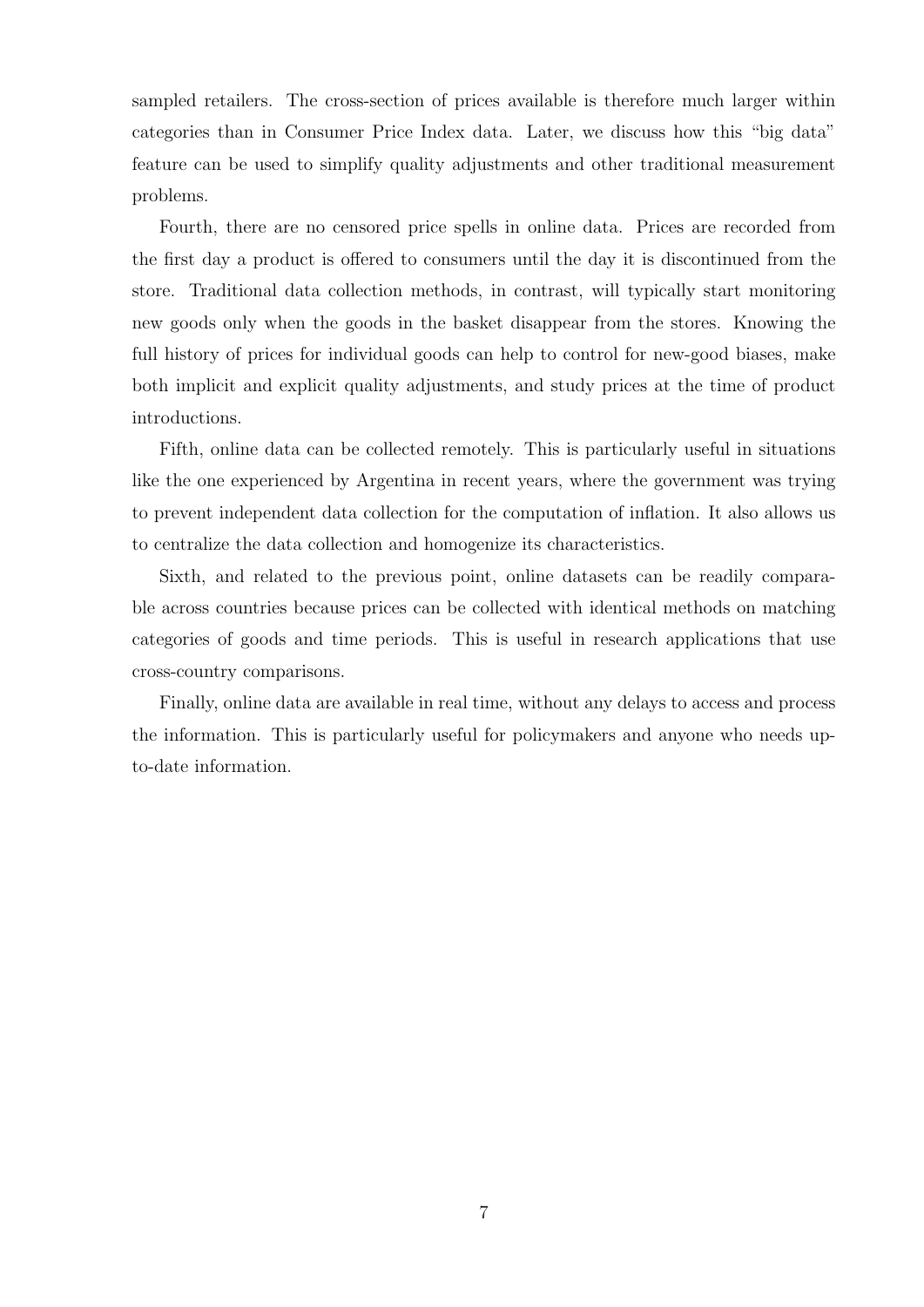|                                   | Online Data  | Scanner Data   | CPI Data       |
|-----------------------------------|--------------|----------------|----------------|
| Cost per observation              | Low          | Medium         | High           |
| Data Frequency                    | Daily        | Weekly         | Monthly        |
| All Products in Retailer (Census) | Yes          | N <sub>0</sub> | No.            |
| Uncensored Price Spells           | Yes          | Yes            | N <sub>0</sub> |
| Countries with Research Data*     | $\sim\!\!60$ | <10            | $\sim$ 20      |
| Comparable Across Countries       | Yes          | Limited        | Limited        |
| Real-Time availability            | Yes          | N <sub>o</sub> | $\rm No$       |
| Product Categories Covered        | Few          | Few            | Many           |
| Retailers Covered                 | Few          | Few            | Many           |
| Quantities or Expenditure Weights | No           | Yes            | Yes            |

Table 1: Alternative Micro-Price Data Sources

Note: Table from Cavallo (2015b). \*Approximate numbers. The Billion Prices Project (bpp.mit.edu) datasets contain information from over 60 countries with varying degrees of sector coverage. Nielsen US scanner datasets are available at the Kilts Center for Marketing of the University of Chicago. Klenow and Malin (2010) provide stickiness results with CPI data sourced from 27 papers in 23 countries. See Cavallo (2013) for more details.

One of the main disadvantages of online prices is that they currently cover a much smaller set of retailers and product categories than a government-run survey of consumer prices do. In particular, the prices of most services are still not available on the web, and the number and type of retailers is limited compared to official Consumer Price Index data.

Another disadvantage is that online datasets lack information on quantities sold. Online prices must be combined with weights from official consumer expenditure surveys or other sources for expenditure-weighted applications. Scanner datasets, by contrast, have detailed information on quantities sold, and could potentially be a source of high-frequency expenditure weights in some categories of goods such as groceries.

### 2.4 Are Online Prices Different?

An important concern is whether online prices are different from offline prices; after all, most transactions still take place offline. The suspicion that online prices are different is fueled by reports that some online retailers use "dynamic pricing" strategies in which prices are varied for strategic purposes: for examples, see Mikians et al. (2012) and Valentino-DeVries et al (2012). In addition, many papers with "online prices" use data from online marketplaces such as Ebay or price-comparison websites such as Google Shop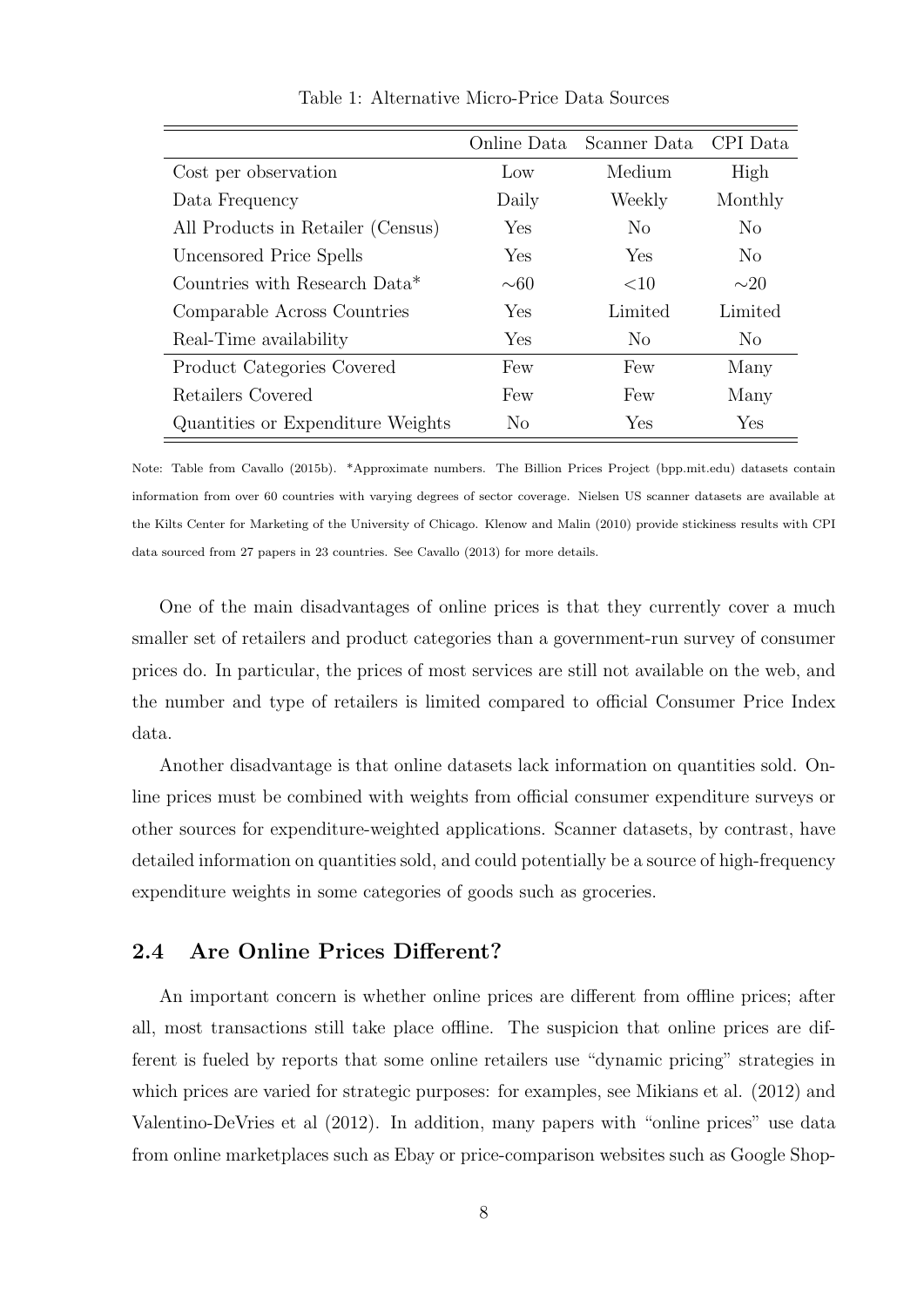ping. As Brynjolfsson and Smith (2000), Ellison and Ellison (2009), and Gorodnichenko et al (2014) have shown, these prices seem to change more frequently and in smaller sizes than in Consumer Price Index data. However, the retailers in these datasets are mostly online-only stores participating in a fiercely competitive environment, not really the type of "online data" we use.

To better understand whether online and offline prices for multi-channel retailers behave differently, in Cavallo (2015a) we simultaneously collected prices on the websites and physical stores for over 24,000 products in 56 of the largest retailers in 10 countries. This large-scale comparison was possible thanks to the combination of a smartphone app, crowdsourced workers, and web-scraping techniques. More than 370 freelance workers used their phones to scan barcodes in physical stores, manually enter prices, take photos of the price tags, and upload the information to our Billion Prices Project servers. We then used the barcodes in the offline data to collect the prices for those exact same goods in the website of the same retailer within a seven-day time window.

This direct comparison between online and offline prices revealed a high degree of similarity in price levels, as well as in both the frequency and size of price changes. On average, about 72 percent of price levels were identical in the offline and online samples. The similarity was highest in retailers that sell electronics or apparel, and lowest in drugstores and office-supply retailers that also tend to price differently across offline stores. While price changes do not have the exact same timing online and offline, they tend to have similar frequency and average sizes. This suggests that the price spells for individual goods may not be synchronized online and offline, consistent with evidence to be discussed below that online prices may anticipate later price changes. Despite the general similarity between online and offline pricing, our results also revealed a great deal of heterogeneity among pricing behaviors, suggesting some validation is needed in papers with data from a limited number of retailers.

## 3 Inflation Measurement

Online prices are increasingly being used in inflation measurement applications. Besides the Billion Prices Project and PriceStats, many national statistical organizations are experimenting with the use of online data, including the US Bureau of Labor Statistics, (Horrigan 2013a), the UK Office of National Statistics (Breton et al. 2015), Statistics Netherlands (Griffioen et al. 2014), Statistics New Zealand (Krsinich 2015), and Statistics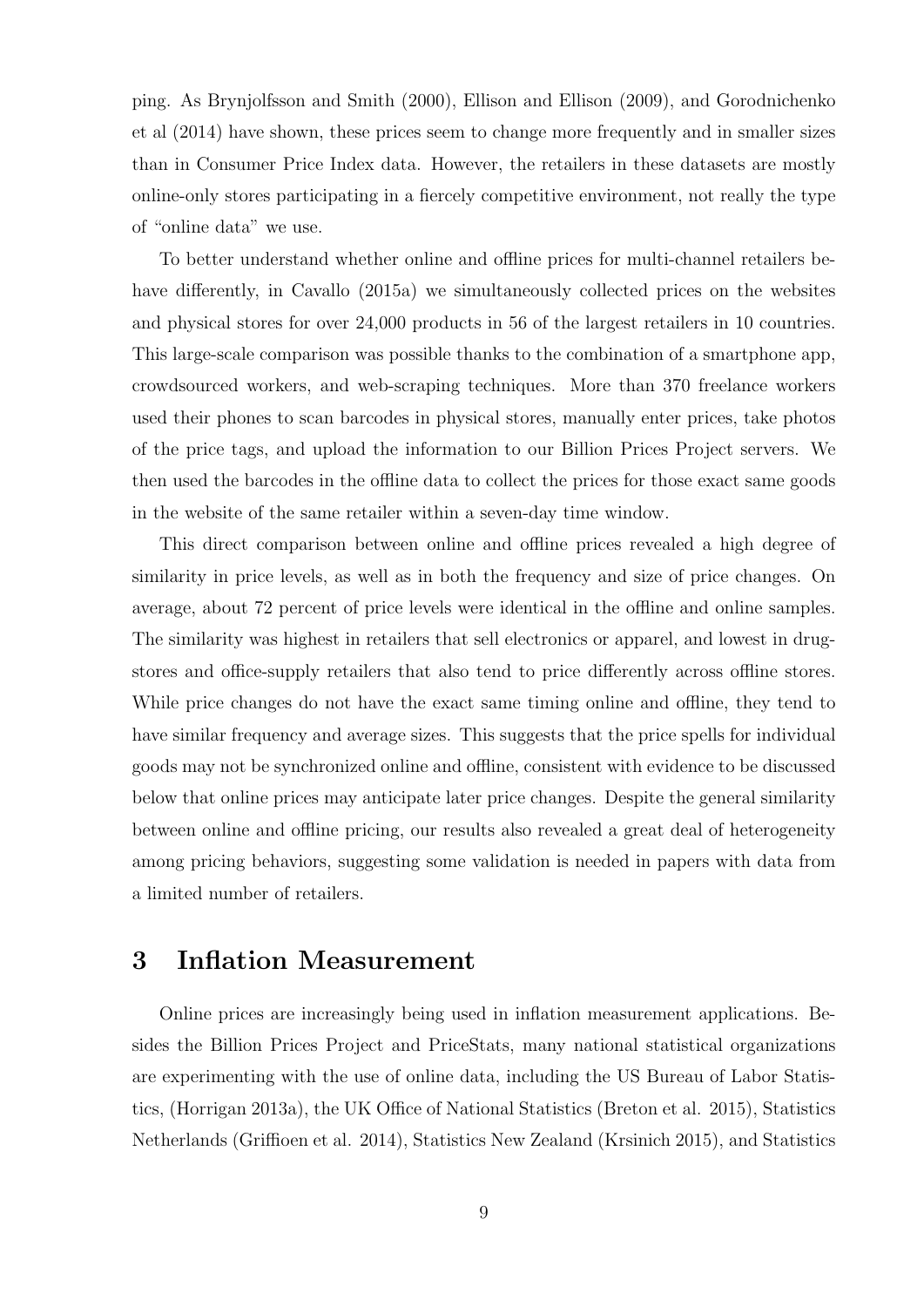Norway (Nygaard 2015).

In this section, we show that online price indexes can closely approximate the official Consumer Price Index in a number of countries and settings. We then discuss how a large number of overlapping price series in the data can simplify quality adjustments in categories with frequent product turnover, such as electronics. Finally, we show that online price indexes can anticipate changes in the official inflation rate several months in advance.

# 3.1 Methodology for Comparison to Official Consumer Price Indexes

For multiple Latin American countries, Cavallo (2013) showed that online prices could be effectively used as an alternative source of price information to construct price indexes that mimic the behavior of official Consumer Price Indexes. The methodology for these daily indexes was based on a combination of online data with standard techniques used in official price indexes, including expenditure weights for each sector where online data are available. This initial work included only data from food retailers and a handful of countries. In 2010, we founded PriceStats to expand the data collection and to compute inflation measures in real-time in other sectors and countries. The company is currently publishing daily price indexes in 22 countries with only a three-day lag. In Figures 1 to 4 we plot these online indexes next to the all-item non-seasonally adjusted Consumer Price Index in each country. We first highlight the cases of Argentina and the United States, and then show some selected cases in a larger set of countries.

Figure 1 illustrates the case of Argentina from 2007 to 2015. Panel (a) compares a price index produced with online data to the official Consumer Price Index.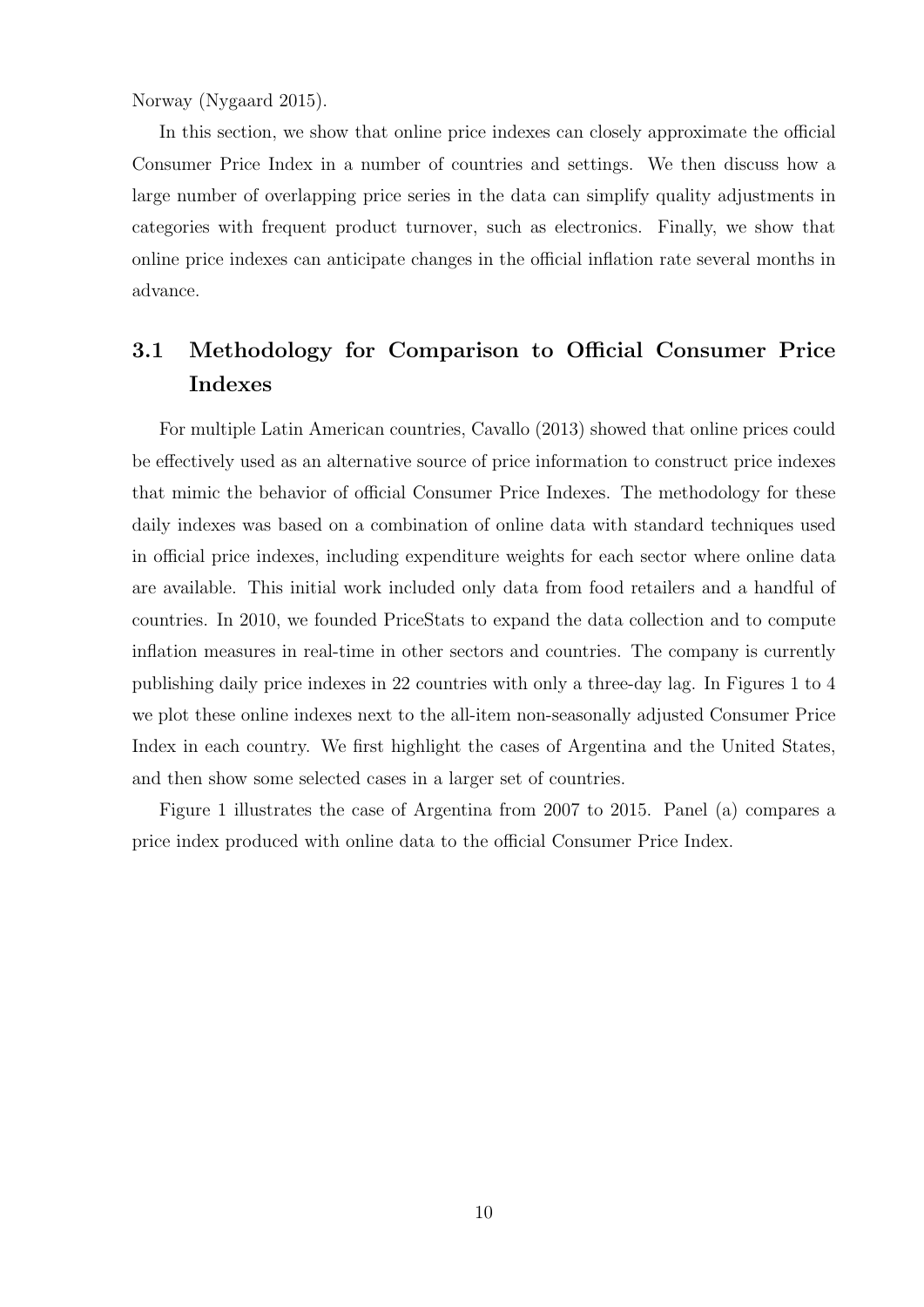

(a) Price Index



Figure 1: Argentina

Notes: Online price index computed by PriceStats. Monthly Inflation Rates for the online index are computed as the percentage change in the average of the previous 30 days compared to the same average a month before. Annual Inflation Rates for the online index are computed as the percentage change in the average of the previous 30 days compared to the same average 365 days before. Consumer Price Index from the national statistical office in Argentina (INDEC). All price indexes are non-seasonally adjusted.

The fact that the two measures of inflation in 1(a) diverge so dramatically will not surprise anyone who knows the recent story of statistics in Argentina. In February 2007, the government intervened in the National Institute of Statistics and Census (INDEC) and fired the people responsible for computing the Consumer Price Index. The official index quickly stabilized, but many local economists claimed the government was manipulating the data. Household inflation expectations increased dramatically, closely tracking some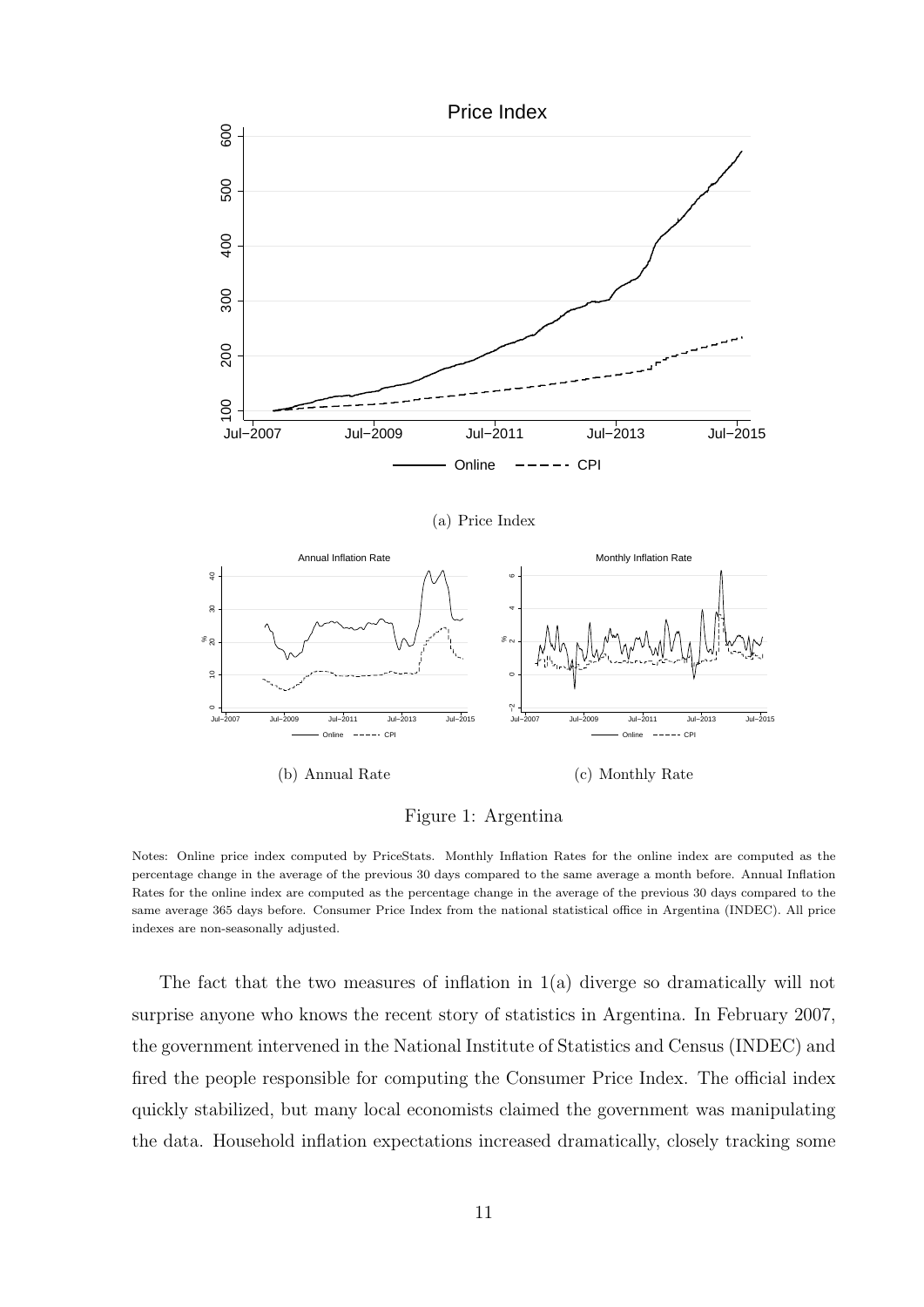alternative estimates of inflation produced by local economists. Suspicions were abundant, but before a measure of inflation based on online prices became available, there was no consistent way to confirm the magnitude of the discrepancy and track its evolution over time.

The manipulation in the official inflation data continued for almost nine years, ending in December 2015 when a new government was elected. During all this time, the monthly inflation rate shown in Figure  $1(c)$  was almost always consistently higher than the official data reported, with the exception of a few months in 2014 when, in response to a "motion of censure" issued by the IMF in 2013 (Rastello and Katz 2013), the Argentinian government decided to launch a new Consumer Price Index. Unfortunately the change was temporary and the new official index quickly lost all credibility again.<sup>3</sup>

Looking only at the discrepancy in the trend of the price index or the month inflation rates, however, misses an important point. The online index tracked the dynamic behavior of the annual inflation rate over time, as shown in Figure 1(b). The difference was mostly in the level of the annual inflation rate, not its movements over time. The online index also quickly reacted to aggregate shocks, such as the massive roadblocks by farmers who protested export tax hikes in 2008. This strongly suggested that online data was capable of capturing the fundamental dynamics of inflation and prompted us to collect data in other countries.<sup>4</sup>

The comparison of online and offline indices in other countries is completely different. The daily US index, shown in Figure 2, is a great example.

<sup>3</sup>More details on the manipulation of inflation statistics in Argentina and its impact on inflation expectations can be found in Cavallo, Cruces, and Perez-Truglia (2014, 2016).

<sup>&</sup>lt;sup>4</sup>It also implied that the government was not using a particularly sophisticated algorithm to change the inflation rate. In Cavallo (2013) we showed that one could closely approximate the official index by simply dividing the online inflation rate by three.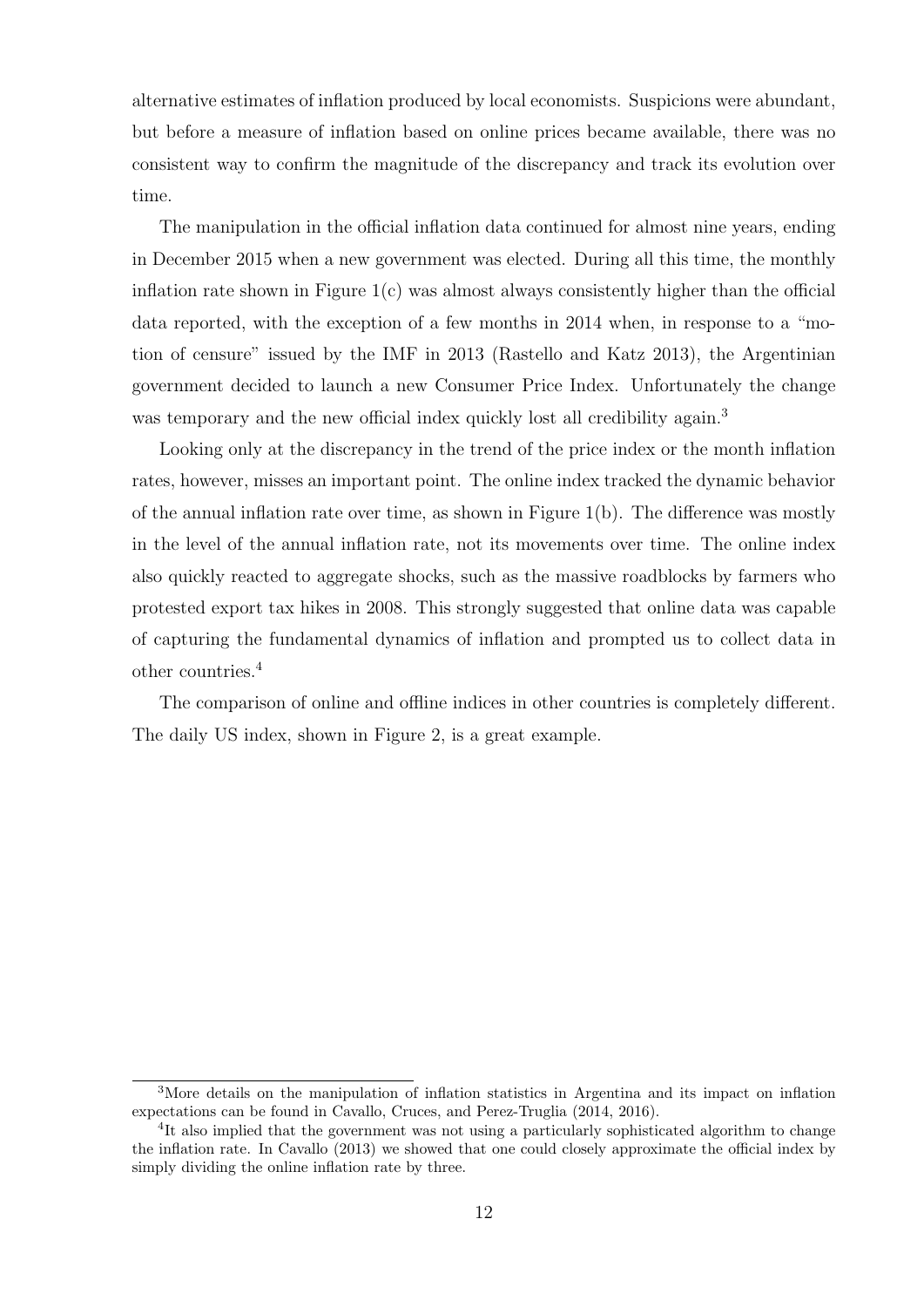

(a) Price Index



Figure 2: USA

Notes: Online price index computed by PriceStats. Monthly Inflation Rates for the online index are computed as the percentage change in the average of the previous 30 days compared to the same average a month before. Annual Inflation Rates for the online index are computed as the percentage change in the average of the previous 30 days compared to the same average 365 days before. Consumer Price Index from the US Bureau of Labor Statistics. All price indexes are non-seasonally adjusted.

Despite the multiple reasons why we might expect inflation indexes based on online and offline prices to deviate, the US online index has co-moved closely with official Consumer Price Index for over seven years. Although there are periods where the indexes diverge, the differences are relatively small and temporary. This can also be seen in the monthly and annual inflation rates in Figures 2b and 2c.

The US online index is particularly good at anticipating major changes in inflation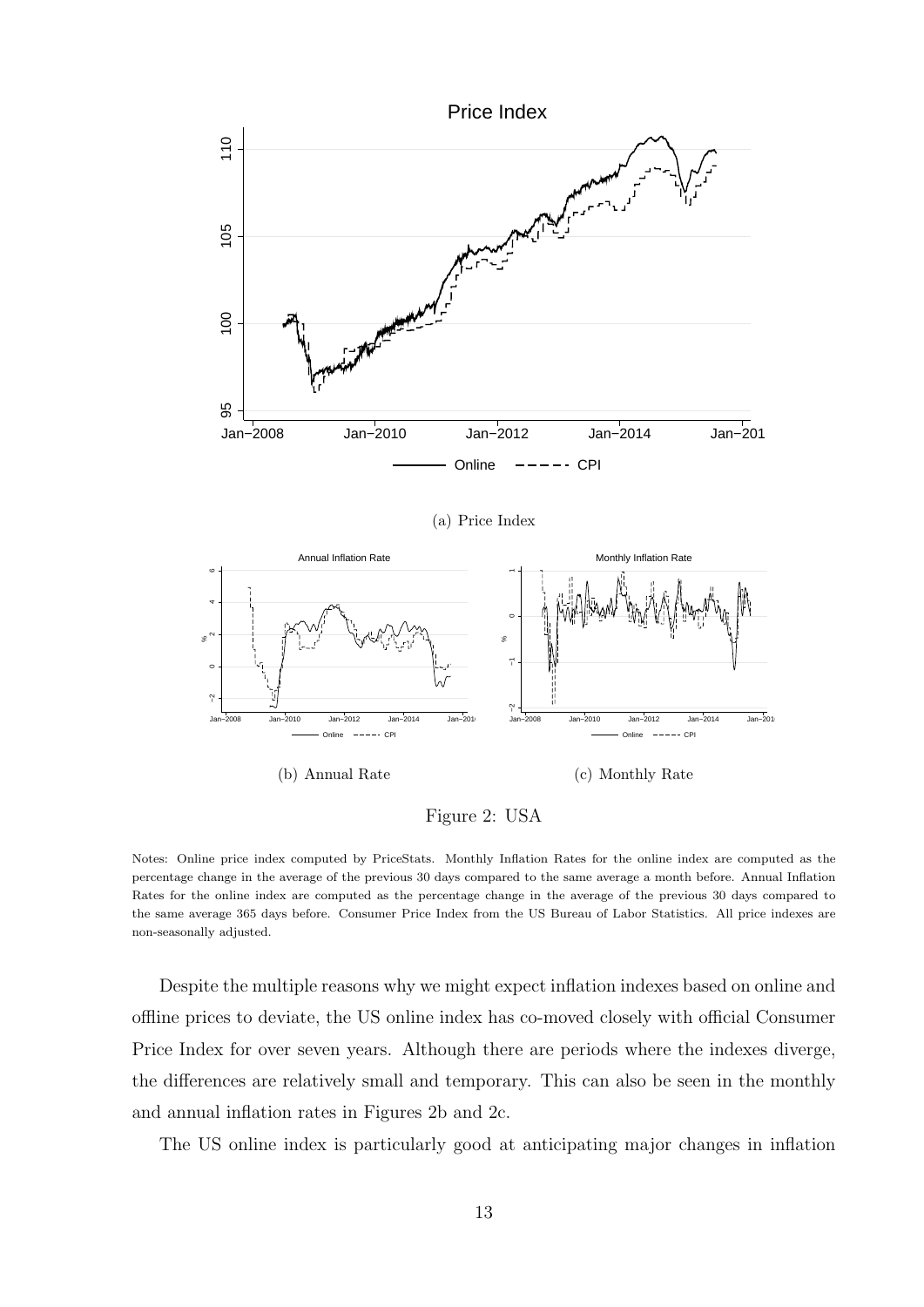trends. Predicting these changes is important for participants in financial markets, policymakers, and those economists who monitor the economy closely. One remarkable example of a turning point detected with online data months before it showed up in official US Consumer Price Index data was September 16, 2008, the Tuesday after Lehman Brothers filed for bankruptcy. As Figure 3 shows, the online price index peaked that day and started falling. By October 15th, it had lost almost 1.2 percent in a single month. On October 16, the Consumer Price Index for September came out with only a 0.14 percent drop. When the official October Consumer Price Index numbers were published on November 19th, it had fallen another 1.01 percent. In other words, it took more than two months after Lehmans disaster for the official Consumer Price Index numbers to reflect the full impact on price levels. Two months later, on December 16, 2008, the online price index stopped falling and started to increase once again. The Consumer Price Index did not show this change in the trend until the estimates for January were published on February 20th, 2009. We measure the degree of anticipation in online data more formally later on.



Figure 3: US Price Index around Lehman Brother's Bankruptcy

Notes: Online price index computed by PriceStats. Consumer Price Index from the US Bureau of Labor Statistics. The figure highlights the events around the bankruptcy of Lehman Brothers, the fourth-largest investment bank in the US, during September 2008.

Figure 4 compares inflation as measured by online prices and by the offline prices in the official Consumer Price Index for a selection of other countries and sectors. The main lesson of the figure is that the correspondence is reasonably close, but some more specific insights are also possible. First, we do not find evidence that China has been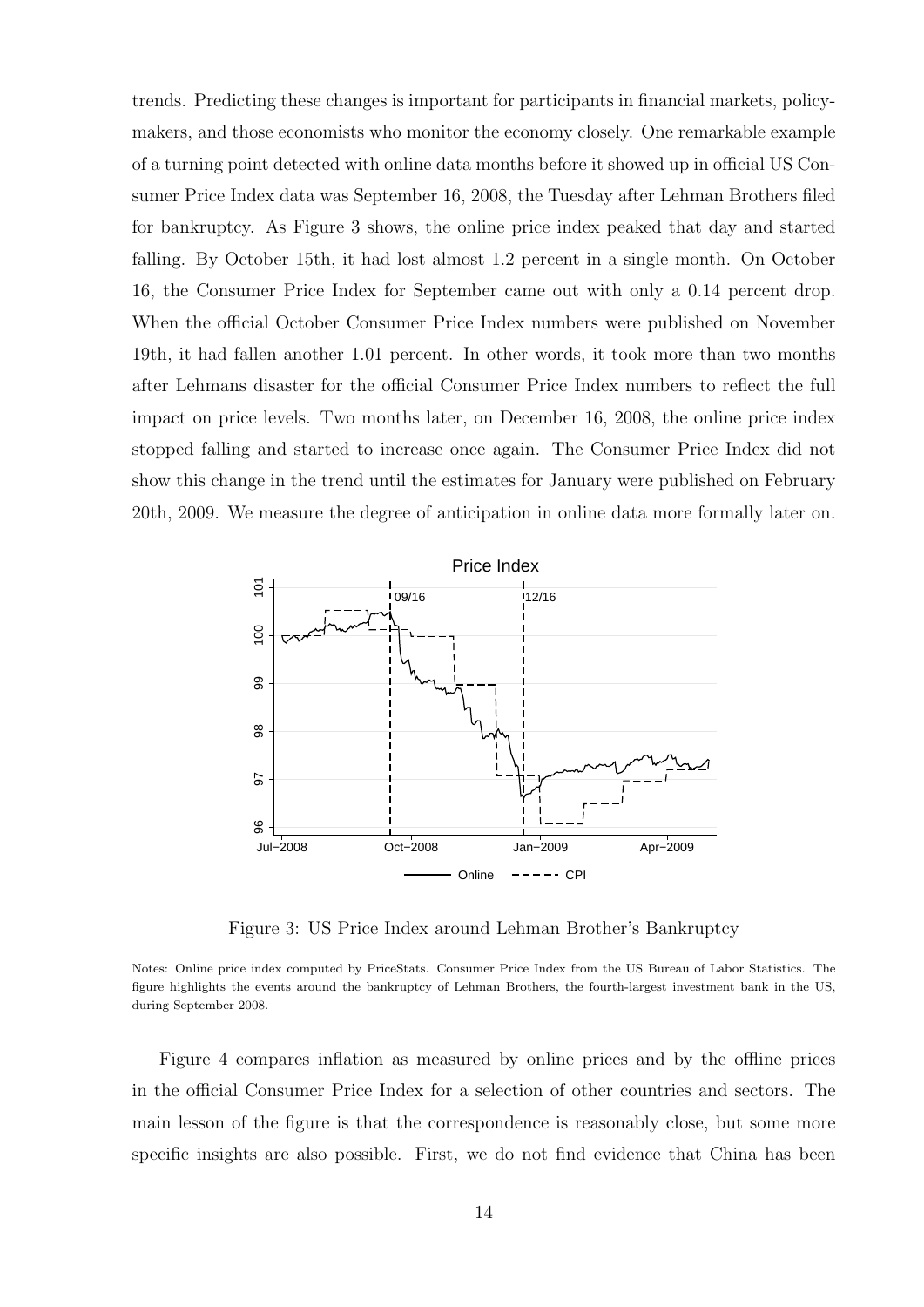systematically holding its official inflation rate below the rate based on online prices, though we can only compare some sectoral indexes because official expenditures weights are not publicly disclosed. Second, the difference between the online price index and the official Consumer Price Index appears to be smaller in developed countries like the UK and Germany, and greater for countries like Brazil or South Africa, where the online sector seems to have more independent patterns. In Japan, we observed significantly more inflation after the March 2011 earthquake and an immediate impact of the sales tax changes in April 2014. While the online index in Japan does not follow its official Consumer Price Index closely, it does seem to anticipate key changes in inflation trends.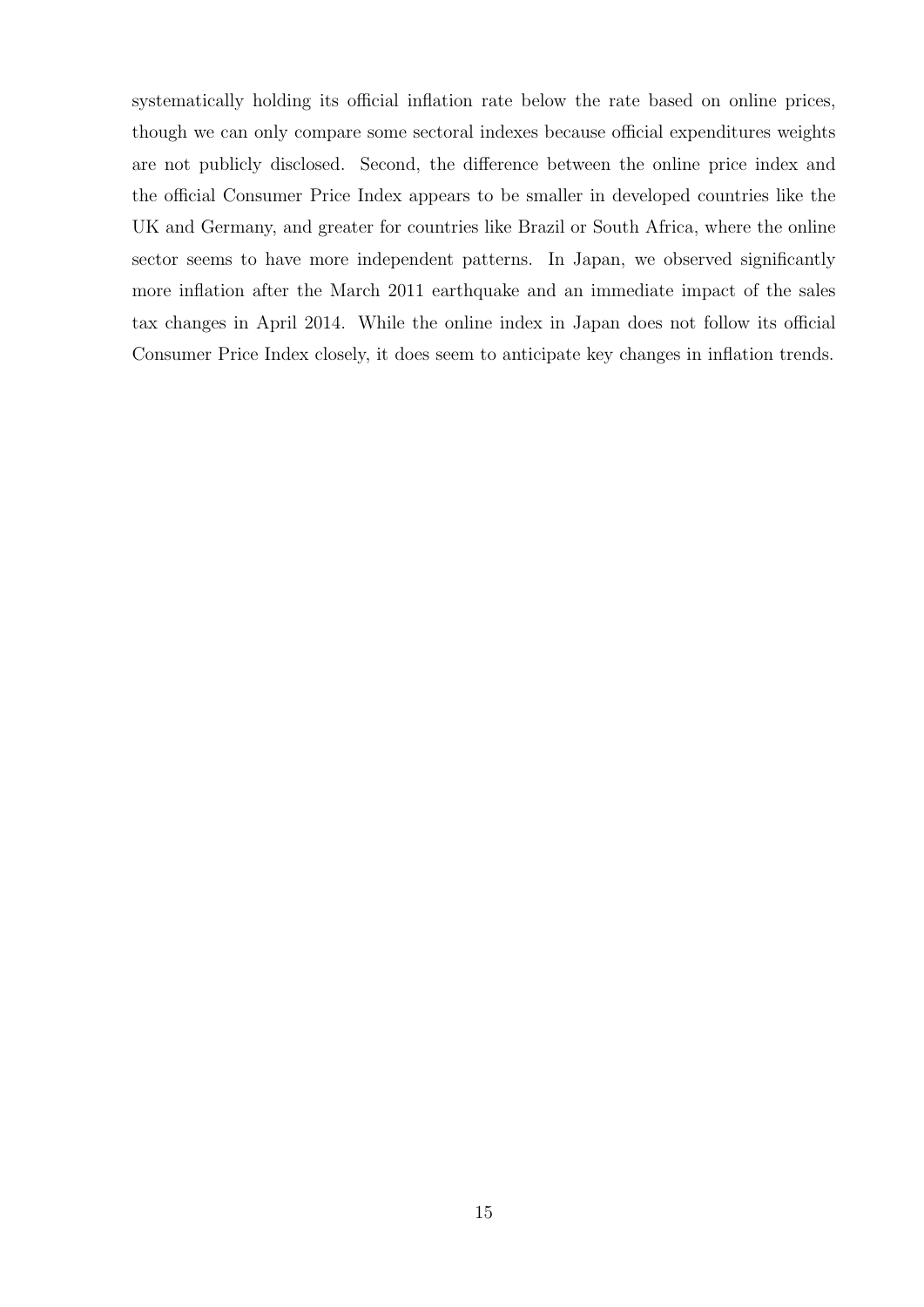

Figure 4: Online vs CPI Annual Inflation Rates

Notes: Online price indexes computed by PriceStats. Annual Inflation Rates for daily online price indexes are computed as the percentage change in the average of the previous 30 days compared to the same average 365 days before. Consumer Price Indexes are sourced from the National Statistical Office in each country. Non-seasonally adjusted series. Indexes are "all-items" with the exception of China, where an online supermarket index is shown next to the official food index. Global aggregates in the last row are computed using 2010 consumption weights in each country and CPIs from official sources.

The third row of Figure 4 shows results for a few US sectors. As one might expect, the online data matches the US Consumer Price Index better in sectors such as food and electronics, for which online information is widely available. By contrast, some official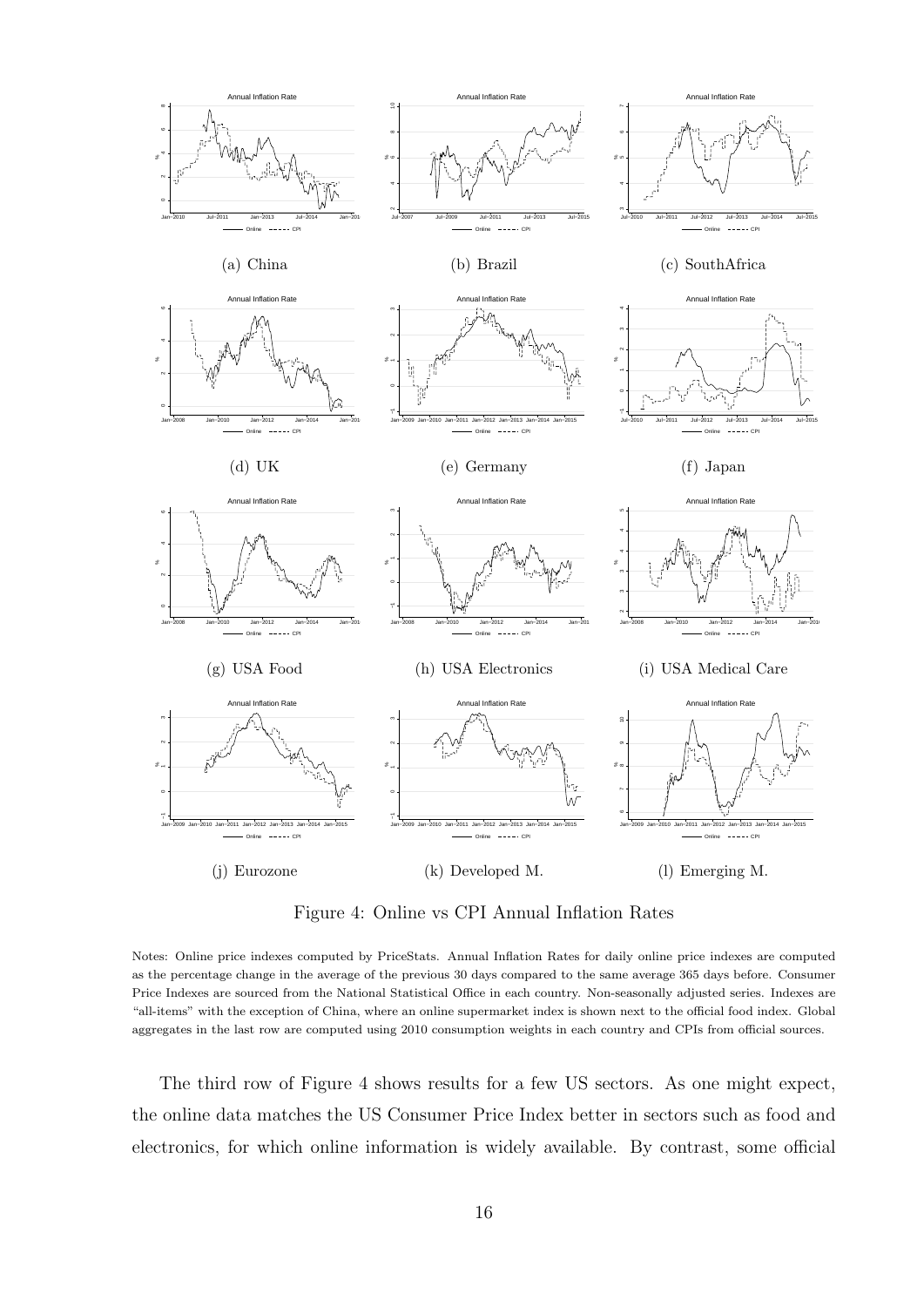inflation patterns seen in the "Medical Care" sector are not well-captured by online prices, mostly because many services cannot be monitored online. The fourth row shows that online data can be used to provide global aggregates using country consumption weights.

It may seem surprising to some readers that indexes based on online data have the ability to mimic official Consumer Price Indexes in so many cases: for large and small countries, for developed and emerging markets, and for the aggregate and sectoral data. After all, the data differs significantly from traditional sources, and we do not apply many adjustments and methods used by national statistical organizations, such as hedonic quality adjustments. We believe there are two reasons for this closer-than-expected correspondence. First, as mentioned before, we carefully design and select the data that goes into these indexes to ensure that they are representative. Second, we learned that many sampling characteristics in our data made it simpler to deal with some traditional measurement problems. To illustrate this point, we next discuss how online data can simplify quality adjustments by providing a large number of uncensored and overlapping price spells.

### 3.2 Overlapping Quality Adjustments

Quality adjustment poses problem for any measure of inflation: as is widely understood, if a good rises in both quality and price, then some of the price increase is presumably due to the quality changes and should not be attributed to inflation. National statistical organizations use different methods for quality adjustments, including seeking the closest comparable substitutes when a product disappears and often relying on adjustments with hedonic regressions (in which the price change is calculated while holding constant certain attributes of a good, like the memory or hard drive capabilities of a computer). Online datasets make it easier to deal with quality adjustments because they provide uncensored price spells for a large number of models and varieties of each good. With better underlying data, online price indexes can approximate the results of more sophisticated, and often impractical, hedonic-regression methods.

To build some intuition for why this result holds true, consider a hypothetical example of a series of prices in Figure 5. It illustrates the data resulting from a traditional offline data collection process. Each line represents the price of a single good over time. Many models of electronic products, such as televisions, dishwashers, washing machines, and vacuum cleaners, tend to be introduced at relative high prices and then are discounted gradually over their life cycle, with clearance sales occurring right before the product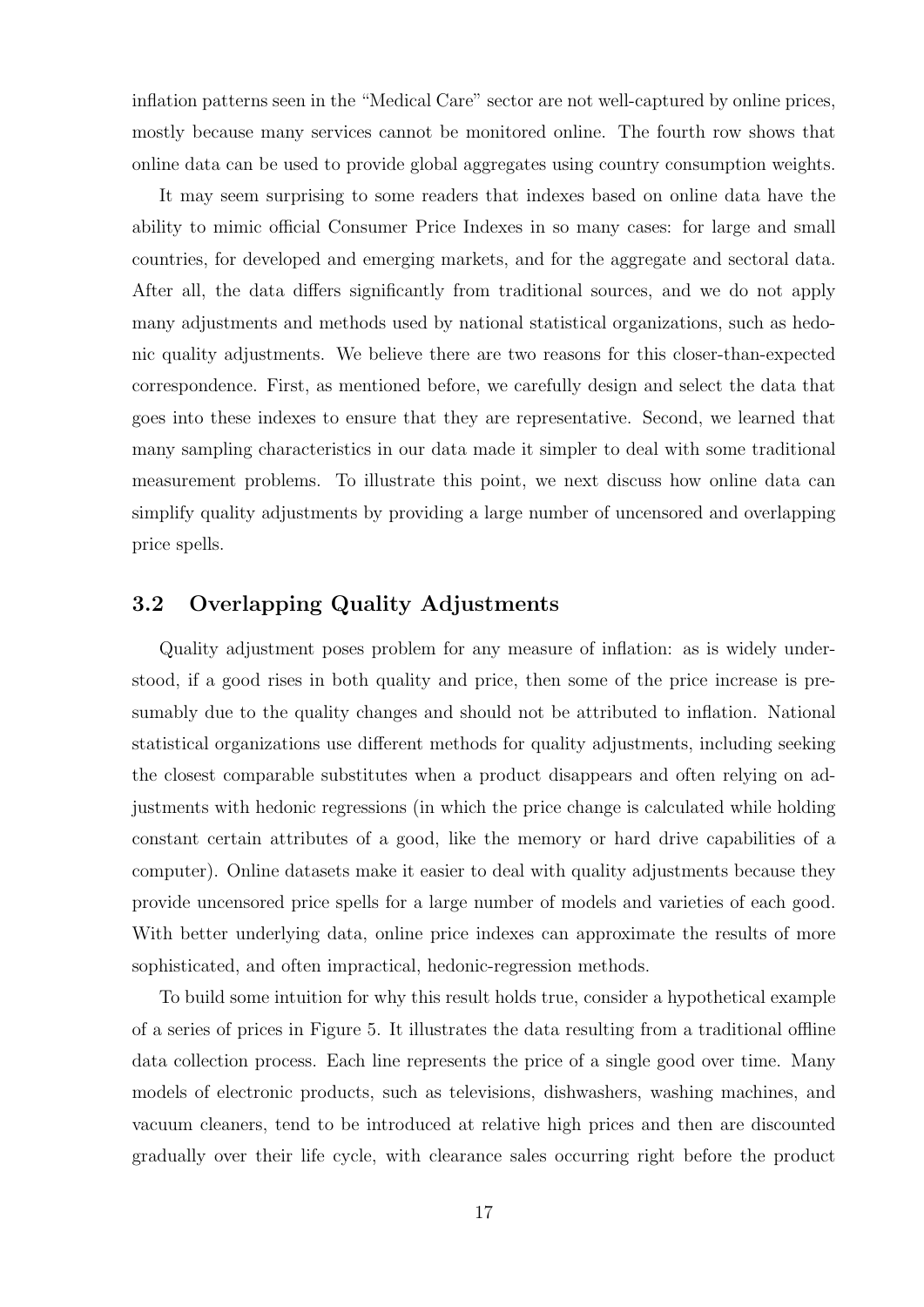disappears from the stores (Silver and Heravi 2005).



Figure 5: Overlapping Qualities

With traditional data collection methods, it is too expensive to collect the prices for every good available for sale at each point in time within a sampled retailer. Instead, the data collector focuses on one (or a few) of the most popular models and record its price once per month until it disappears from the store. When a particular model is no longer available, the data collector starts to sample a different model, as shown by the vertical dashed line in the figure. But at the time of the shift, the previous prices for the new model are unknown (shown where the line is shaded more lightly on the figure). The problem is to decide how much of the price gap at that point in time is attributable to quality differences. This issue is exacerbated in goods that experience extreme price movements along their life cycles, and may have steep discounts right before disappearing from the shelves.

National statistical organizations have two main ways of dealing with this problem. One preferred method is to use hedonic techniques. Again, these involve setting up a regression with the price of a good on one side and actual attributes of the good on the other side, so that future changes in the price of the good can be calculated while holding constant the attributes. While hedonic techniques have become popular in recent decades, the question of what traits should be included in the regression, how they can

Notes: This figure shows hypothetical price series for three goods. Each downward-slopping line reflects the prices of a different good. The shaded portions of these lines illustrate the data points that would be missed with traditional data collection methods.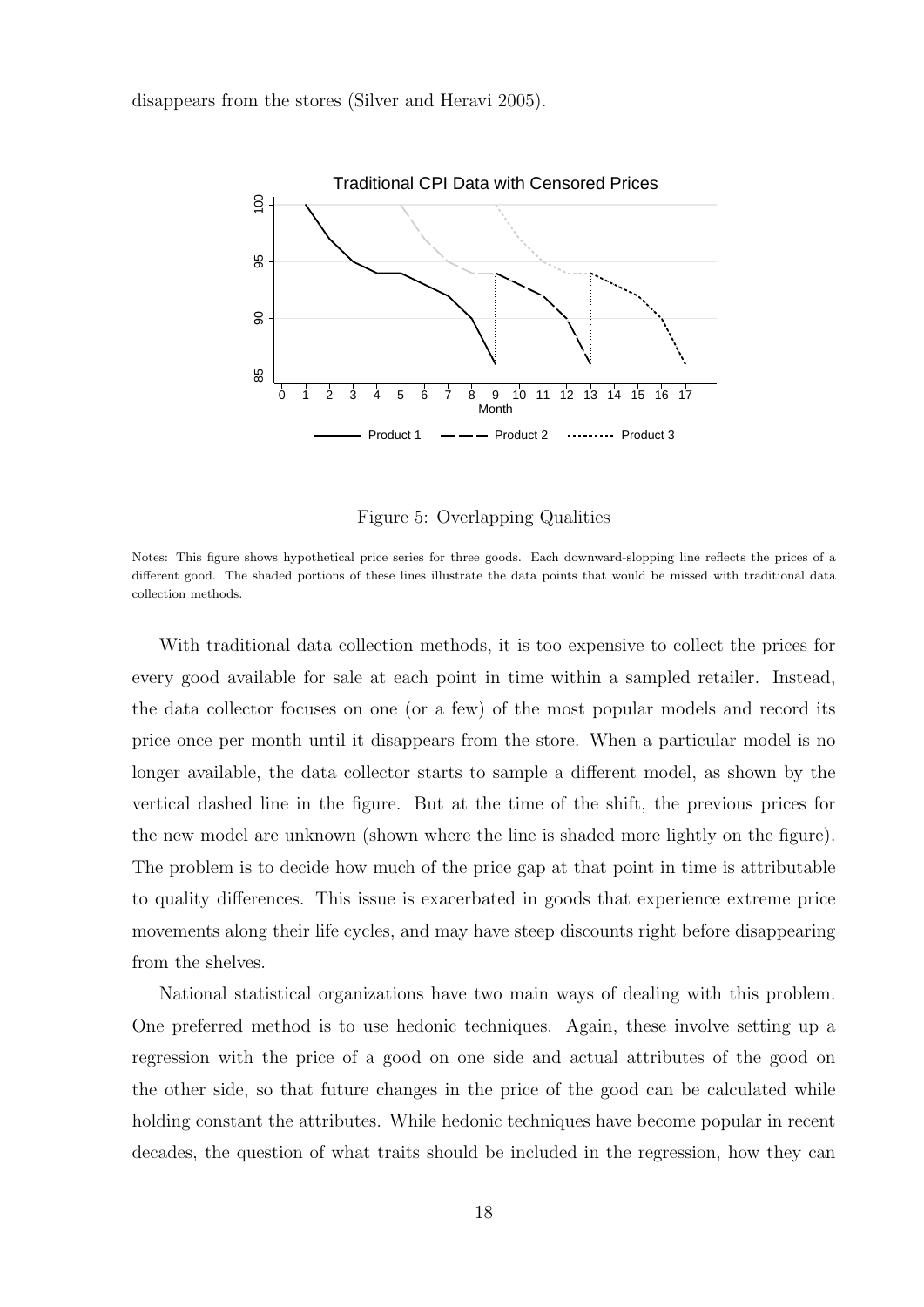be measured, and what specification should be used can make hedonic techniques too data-intensive and complex to implement in practice.

A simpler alternative method is to use "overlapping qualities." As Armknecht and Weyback (1989) point out, if two goods coexist for some time, their overlapping prices can be used to obtain an estimate of quality change. In practice, this approach tends to assume that the price gap at the time of introduction of the new variety mostly reflects a quality difference. The problem with traditional data, however, is that the price of the new good is not observed at the time of introduction, but much later, when the old good disappears from the stores. This is noted in the Consumer Price Index Manual of the International Labor Organization (ILO 2004, p. 27-28): "When there is overlap, simple linking ... may provide an acceptable solution ... In practice, however, this method is not used very extensively because the requisite data are seldom available ...The information needed for this...will never be available if price collectors are instructed only to introduce a new quality when an old one is dropped."

Online prices offer a simple solution to this data problem by providing a large number of uncensored price spells for all models on sale at any point in time. With this type of data, a simple index using overlapping qualities can closely approximate official indexes that use complex hedonic quality-adjustment methods. Similar results were documented earlier in the price-index literature using scanner data. For example, Aizcorbe et al. (2000) and Aizcorbe et al. (2003) used scanner prices to demonstrate that, with highfrequency data, matched-model price indexes could yield results that are numerically close to those obtained using hedonic techniques in samples where product characteristics did not change much over time. More generally, the extent to which a simple matched-model price index can capture quality change will depend on several factors (Silver and Heravi 2005). First, both varieties of the product need to have a substantial degree of overlap in their prices. Second, there needs to be a large number of models so that continuing varieties can capture aggregate effects without being overly affected by idiosyncratic price movements of goods that enter and disappear from the sample.

As evidence of this effect, consider the data in Figure 6. It contains three price indexes for televisions in the United States from 2008 and 2009. The solid line shows the official Consumer Price Index for televisions as computed by the US Bureau of Labor Statistics using hedonic methods. The line with long dashes shows an online price index based on 50 distinct models of televisions from a large US retailer. The line with short dashes shows an online price index with 500 models from the same source. As we increase the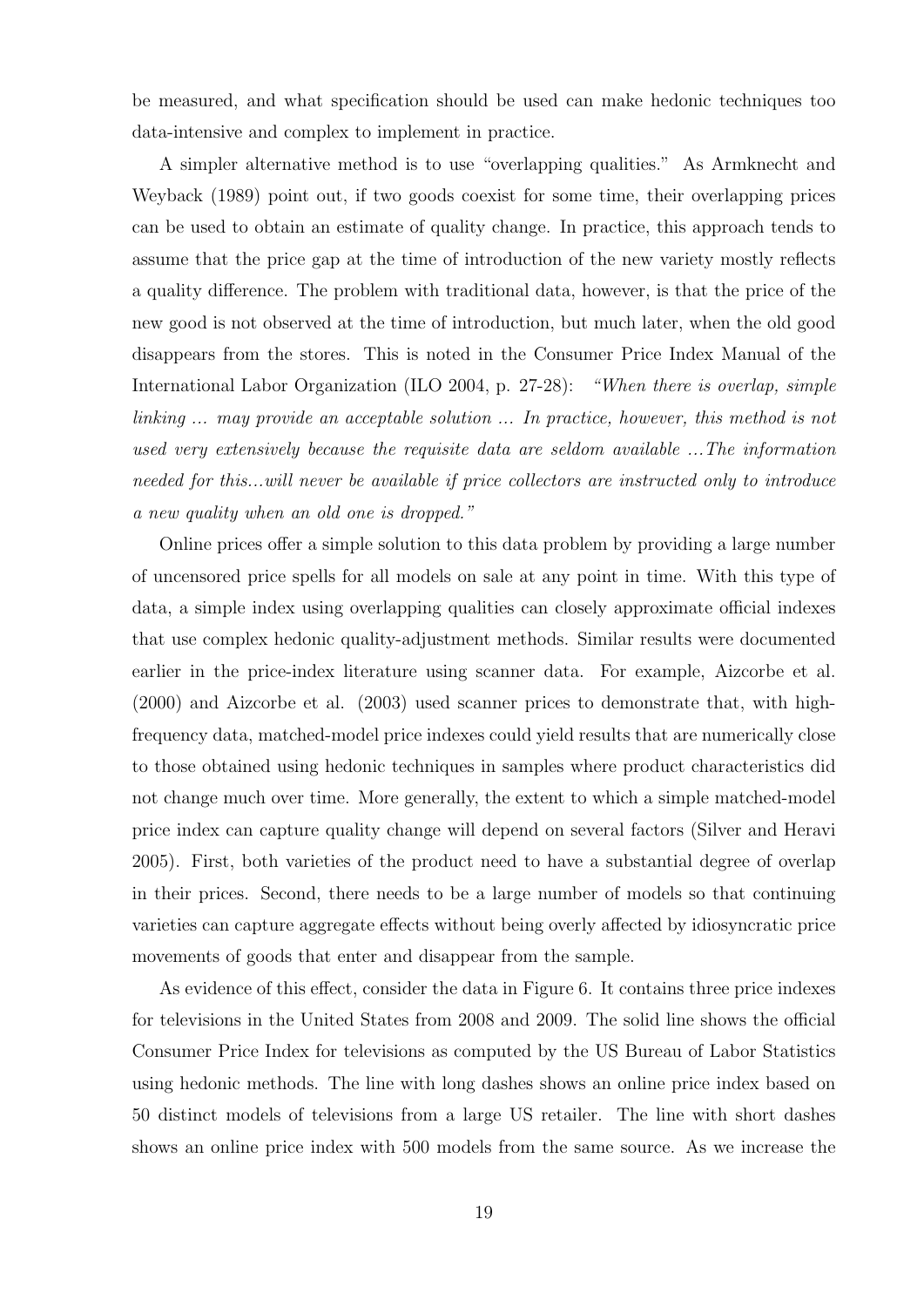number of models included in the index, we more closely approximate the results of the hedonic price index constructed by the US Bureau of Labor Statistics during this time period. Intuitively, the more overlapping price series being used, the less important the extreme price movements of goods being sold at clearance prices or newly introduced will be for our price index.



Figure 6: Hedonics CPI vs Online Index for US Televisions

This example illustrates one of the "size" advantages of online datasets. We may not need or want to use every single data point available in these data, but being able to extract and use uncensored spells for a large number of models can greatly simplify measurements. Even if the goal is to run a hedonic regression, online data can supply the detailed information needed to make it practical. And with more data, simpler methods can be applied. For example, Krsinich (2015) showed that online data can be used to construct a time-product dummy index that is equivalent to a fully-interacted time dummy hedonic index based on all product characteristics.

Notes: The solid line shows the official Consumer Price Index for televisions as computed by the US Bureau of Labor Statistics using hedonic methods. The line with long dashes shows an online price index based on 50 distinct models of televisions from a large US retailer. The line with short dashes shows an online price index with 500 models from the same source.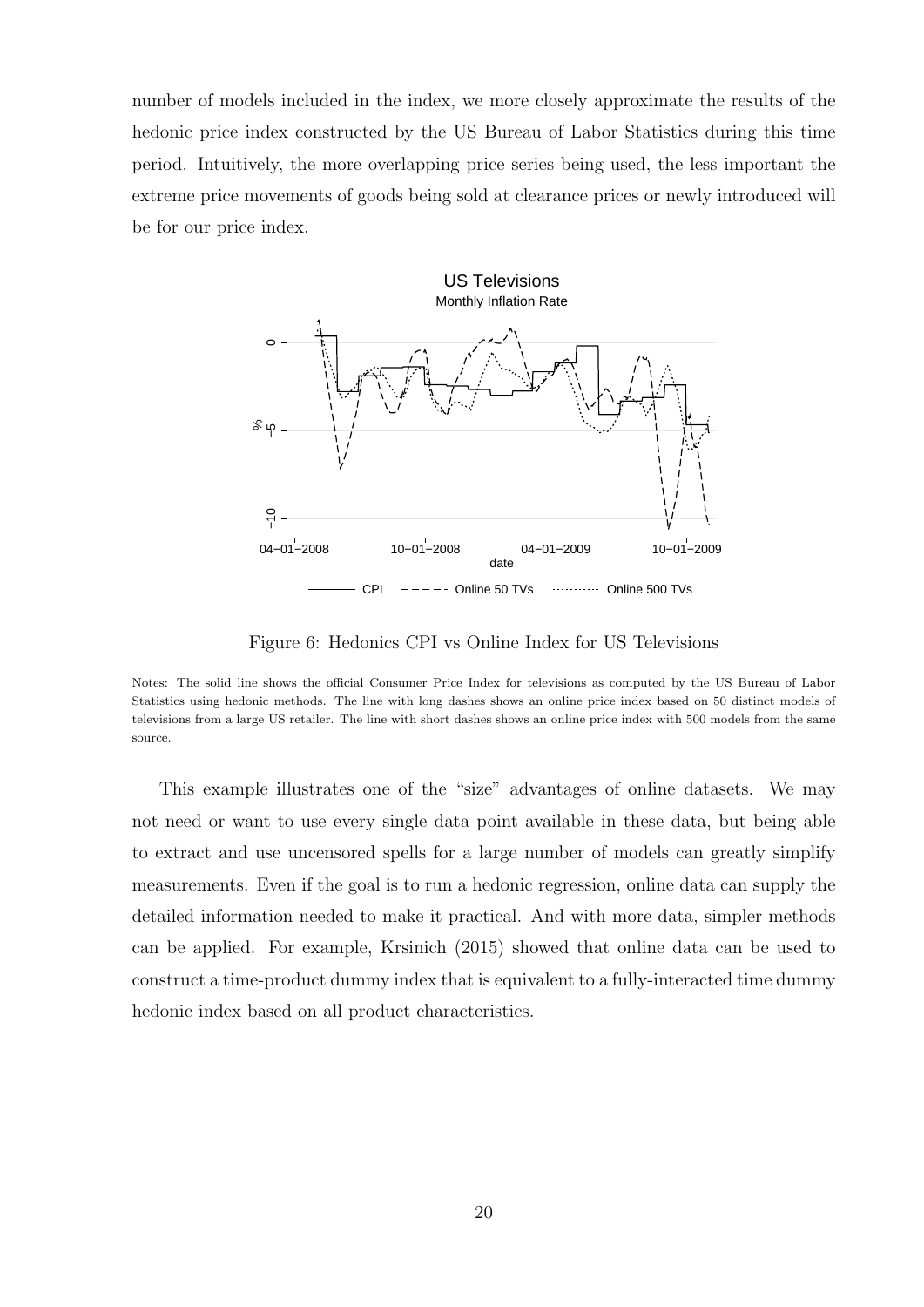# 3.3 Anticipation of Future Changes in the Consumer Price Index

As mentioned before, online price indexes can sometimes anticipate changes in official inflation. In this section, we document this pattern more formally and conjecture about some possible explanations. To document the degree of anticipation, we estimate a simple auto-regression equation with the Consumer Price Index as the dependent variable and our online price index as the exogenous variable, and compute an impulse response to see how shocks to the online index impact the official price index over time. The regression is expressed in monthly changes: specifically, we use monthly log changes in the Consumer Price Index and monthly log changes of the online index on the last day of each month. We include six lags of each variable, plus the contemporaneous value of the online price index to account for the early availability of the online price information.<sup>5</sup>

Figure 7 shows the cumulative impulse response of the CPI to a shock in the online index over time, together with the 95 percent confidence intervals.

$$
\Delta ln(CPI_t) = \alpha + \beta \Delta ln(Online_t) + \sum_{i \in [1,6]} \alpha_i \Delta ln(CPI_{t-i}) + \sum_{i \in [1,6]} \beta_i \Delta ln(Online_{t-i}) + \epsilon_t \tag{1}
$$

 ${}^{5}$ For each month t, the specification is as follows:

The autoregressive distributed lag (ADL) specification is equivalent to a vector auto regression (VAR) with an exclusion restriction. The confidence bands are computed by bootstrapping in blocks. This specification gives the online price index the highest chance to explain the observed variation. There is, however, no unambiguous way of identifying the system given that under the null hypothesis both indexes are valid measures of the underlying inflation. We chose this specification because it matches the actual availability of data at the end of each month: the online index is immediately available, while the CPI has a publication lag of 15 days in most countries. The results are robust to the elimination of the contemporaneous effect of the online price index from the equation.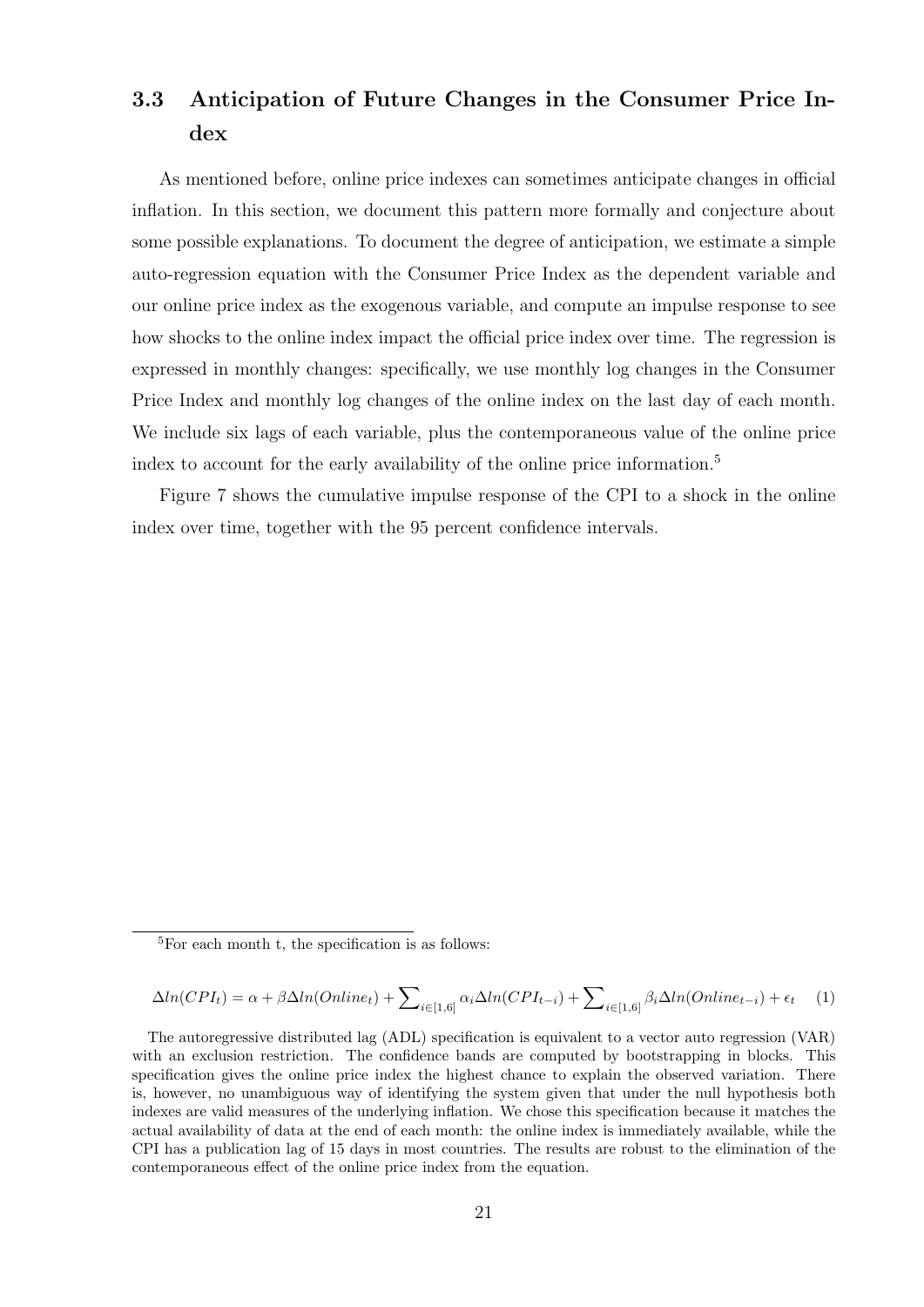

Figure 7: Impulse Response of the US CPI to a Online Price Index shock

Notes: Cumulative impulse response to a 1% shock in the online index. The online price index was computed by PriceStats. The CPI is a US city average, all items, non-seasonally adjusted from the Bureau of Labor Statistics. Data from July 2008 to January 2015.

In the US, it takes several months for the Consumer Price Index to fully incorporate the shock to the online price inflation. At the sector level, the impact is quickest in fuel (transportation) and slowest in food and electronics (see Appendix for details). The result is robust to the elimination of the contemporaneous effect of the official price index from the vector autoregression. In most cases, the anticipation significantly exceeds the typical publication delays in official statistics. Moreover, we find similar degrees of anticipation in other countries.

Possible reasons for why online prices can anticipate shocks in the Consumer Price Index include delays embedded in the methodology used for the official data, differences in mixture of stores sampled, and faster adjustment of online prices in some sectors or retailers. Understanding what drives the anticipation is sill an open question for future research, but the patterns in Figure 7 suggest that online data can be a useful addition to inflation forecasting models. This is explored by Aparicio and Bertolotto (2016), who show that out-of-sample inflation forecasts using online data can outperform a large number of alternative forecasting models in the US and UK economies.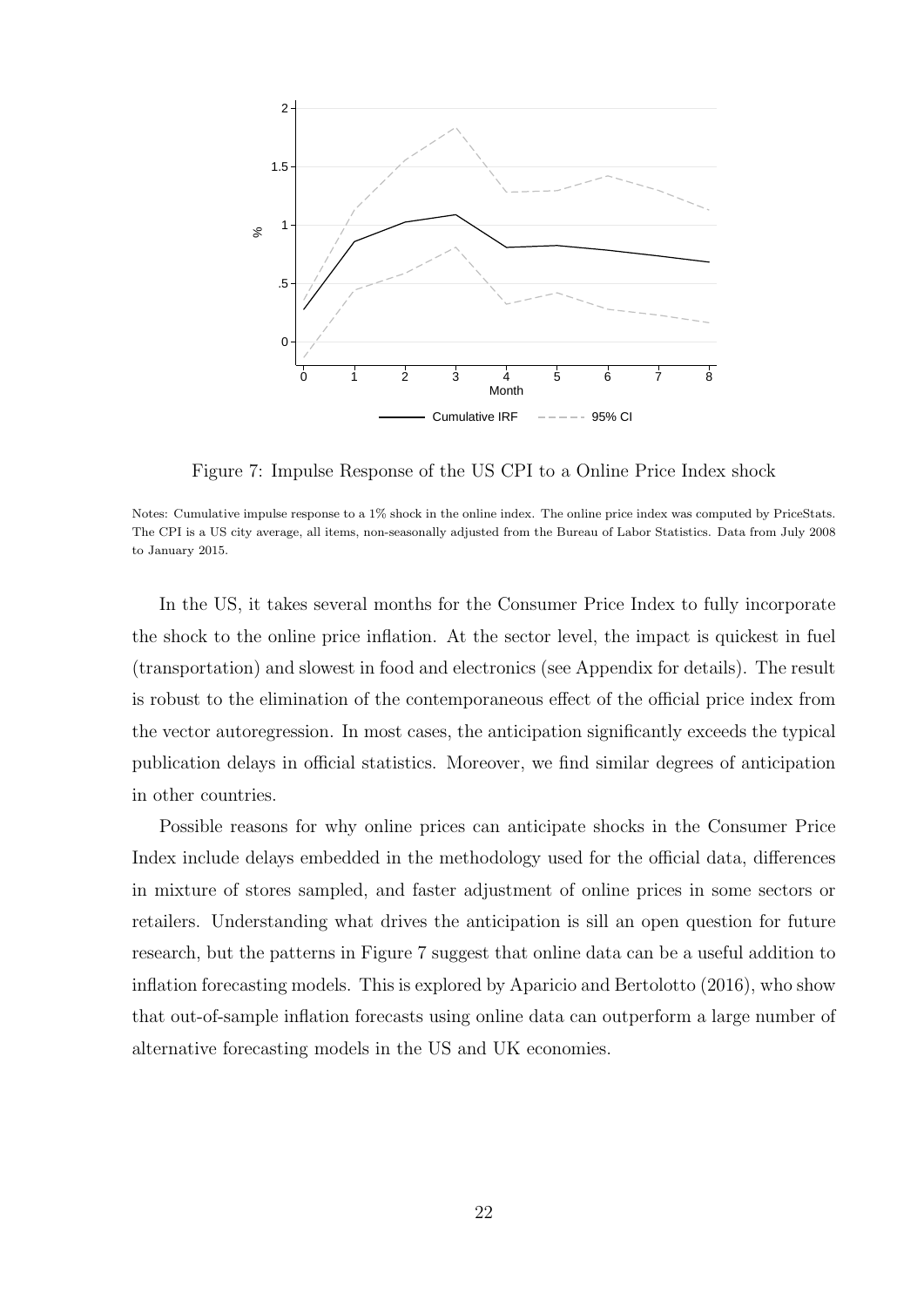## 4 Lessons for Macro and International Research

In this section, we illustrate how online data can change empirical results in macro and international research by focusing on price-stickiness and real exchange rate behaviors. Our main objective is to show how online datasets constructed to fit specific research needs can help mitigate biases and other empirical challenges that are so frequent in traditional datasets collected for other purposes.

#### 4.1 Price Stickiness and the Distribution of Price Changes

Sticky prices are a fundamental element of many macroeconomic models. In the past decade, a large empirical literature has tried to measure price stickiness and understand its micro-foundations (for an example in this journal, see Dhyne et al. 2006; for a survey of the literature, see Nakamura and Steinsson 2013, and the references cited there). This research has been possible due to an unprecedented access to micro-level Consumer Price Index data and scanner datasets in several countries. Over time, the literature has settled on a set of stylized facts, summarized by Klenow and Malin (2010). In Cavallo and Rigobon (2011) and Cavallo (2015b), we use online data to argue that the sampling characteristics of official Consumer Price Index and scanner data can introduce measurement biases that affect the stylized facts in the literature on patterns of price changes.

As one prominent example, a pattern that has received a lot of attention in the literature is the shape of the distribution of the size of price changes. Most papers using scanner or Consumer Price Index data found bell-shaped (unimodal) distributions centered around zero percent with a significant share of small price changes, which seemed inconsistent with standard menu-cost models that predict periods of unchanging prices followed by relatively large changes (a bi-modal distribution centered around zero). This finding motivated a surge in papers trying to adapt sticky-price models to account for this fact (for example, Woodford 2009; Midrigan 2011).

However, the shape of the distribution of price changes is greatly affected by the sampling characteristics of the data. This can be seen in Figure 8, where we show a distribution of prices changes for both online and scanner data obtained from exactly the same US retailer, zip code, and time period. While the raw prices that generate these distributions are in principle the same, the results are strikingly different. The online data distribution is strongly bimodal, with very few price changes close to zero percent. There is a simple explanation for the difference. Scanner data are reported as weekly averages.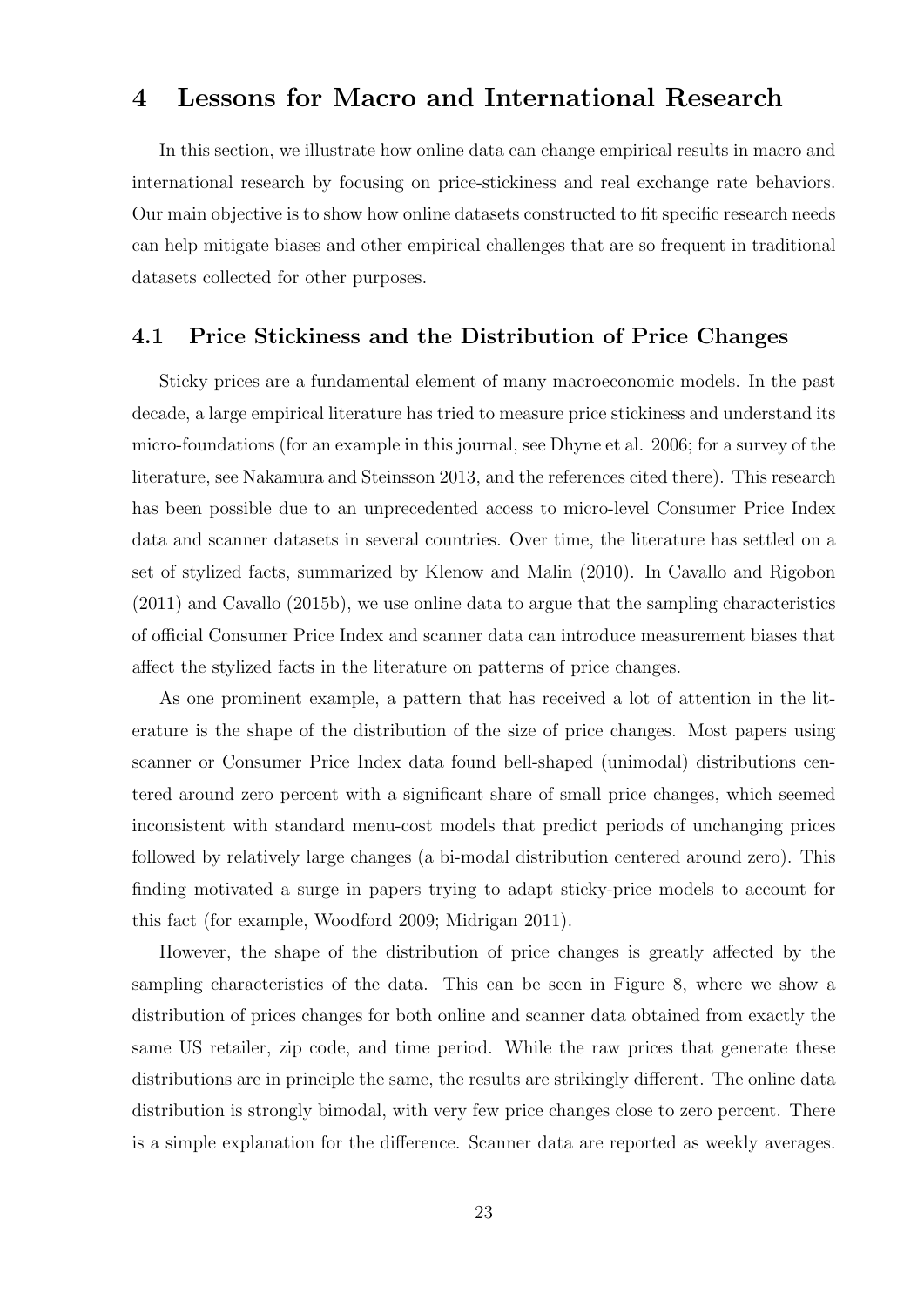As noted by Campbell and Eden (2014), this can create a large number of spurious small changes. For example, in a three-week period with a single price change in the middle of the second week, taking weekly averages would yield two small price changes: one from the first week to the second, and another from the second week to the third. These spurious changes can be seen explicitly in Figure 8, where we approximate the shape of the scanner data distribution by simply taking weekly averages of the raw online data.



Figure 8: The Distribution of the Size of Price Changes in the US

Notes: Online and Scanner data collected from the same retailer, zip code, and time period. Weekly averages computed using the daily online data. Nielsen Scanner Data provided by the Kilts Marketing Center at Chicago Booth. The figure is from Cavallo (2015b).

Something similar happens with Consumer Price Index data, although the source of measurement bias is different in nature, as discussed in Cavallo (2015b). In particular, micro data from the Consumer Price Index will often contain imputed prices for temporarily missing items, which is a sensible thing to do when measuring inflation. This imputation is often done with the average price change of related goods, resulting in an artificial pattern of many small changes. If these imputations are not identified or removed when generating the distributions, the result is a unimodal-shaped distribution similar to those found in the literature. Furthermore, other forms of measurement biases can have a similar impact. For example, Eichenbaum et al. (2014) use Consumer Price Index and scanner data from multiple stores to show how "unit-value prices," which are reported as the ratio of sales revenue to the quantity sold, also create a large number of spurious small changes.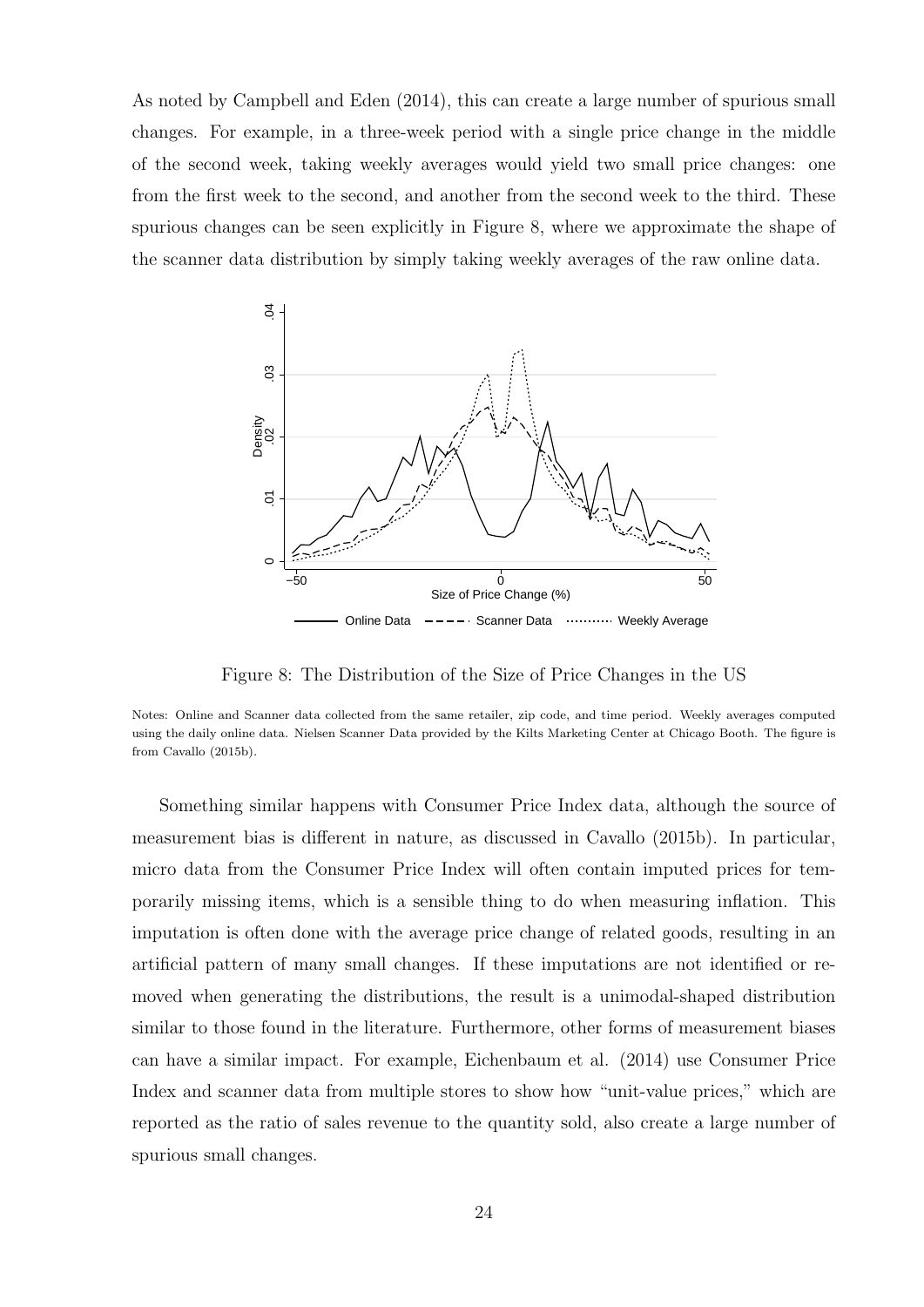Controlling for measurement bias is important, but to better understand price stickiness and its determinants, the literature also needs data with similar characteristics from multiple countries and economic settings. This is very hard with traditional data sources. For example, to obtain frequency estimates in 24 countries, Klenow and Malin (2010) had to source them from 27 different papers, each with its own particular data and methodologies. Appearing in this journal, Dhyne et al. (2006) is one of the few papers with data from multiple countries, thanks to the coordination provided by the European Inflation Persistence Network. But even in this case, each European national statistical organization was unwilling to share its micro data with Eurostat, so the frequency analysis had to be conducted independently in each country by a different team, each facing a dataset with different characteristics.

Instead, online prices have the potential to provide datasets with identical sampling characteristics in a large number of countries. At the Billion Prices Project we are currently working to standardize stickiness statistics in all our data and to be able to produce them on a ongoing basis. The goal is not only to share with other researchers a wide range of indicators that can be used to study stickiness, but also provide policy-makers with more up-to-date information about its behavior over time.

### 4.2 International Prices and the Law of One Price

The global nature of online data also makes it appealing for research in international economics. In particular, the relation between relative prices and exchange rates is a classic question in international economics. A basic hypothesis is the "law of one price," which implies that there should not be large or persistent cross-country differences in the prices of identical goods when translated into a common currency. When considering a group of many traded goods, the law of one price implies that exchange rates and relative prices will adjust to maintain stable purchasing power parities ("PPP"). Modest deviations from PPP are not surprising in a world with transport costs and other barriers to arbitrage. However, a huge literature documents a large failure of the law of one price for many traded goods at retail prices, resulting in significant volatility in the relative cost of consumption across countries. This failure occurs not only in price levels ("absolute PPP"), but also in changes over time ("relative PPP"). Furthermore, nominal exchange rate shocks tend to have persistent effects on the real-exchange rate, leading to what Kenneth Rogoff called the "PPP puzzle." At the core of this puzzle is the fact that relative prices do not seem to adjust quickly to nominal exchange rate shocks. Many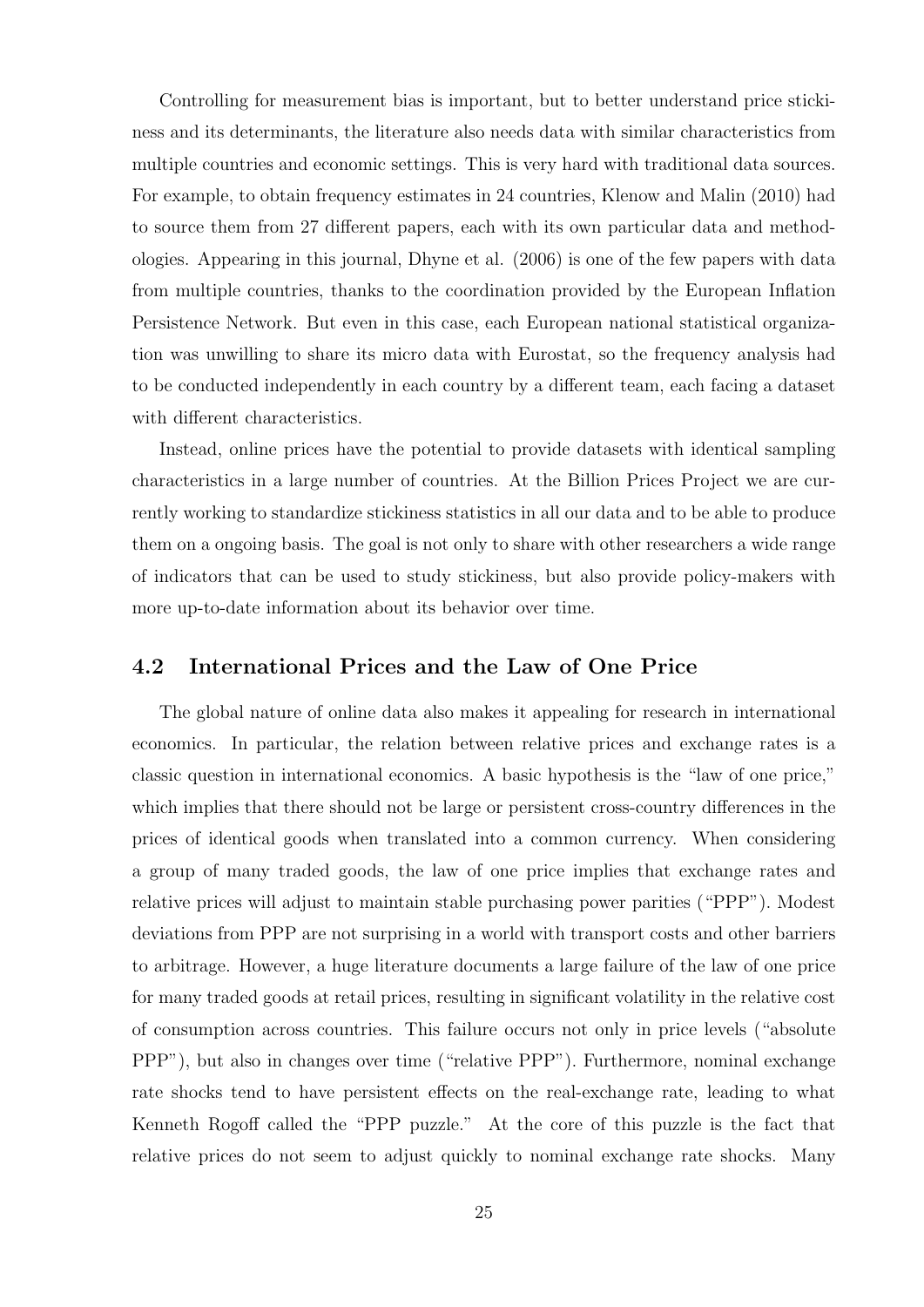papers have documented the slow response of prices by measuring very low exchange "pass through" rates.<sup>6</sup>

The literature concerning the law of one price and PPP is hampered by the formidable difficulties in obtaining prices in a large number of identical goods sold simultaneously in a large number of countries, as discussed by Taylor (2001). In practice, researchers are forced to settle on having prices for identical goods from two countries (typically the US and Canada), or use price indexes from a large number of countries (constructed with different methods and baskets, and precluding any price level comparisons). Some micro sources of data, such as the index published by The Economist magazine based on the prices of McDonalds Big Mac sandwiches, provide information on many countries but are limited to a single good. The World Banks International Comparison Program makes a worldwide effort to collect price data and to estimate PPP-adjusted GDPs in dozens of countries. But carrying out this task with traditional methods of collecting prices and adjusting for quality is so daunting that it can only be done every five years or so, severely limiting its use for research on real-exchange rate levels and dynamics.

In principle, online prices can be obtained in high frequency, for large number of goods, in dozens of countries. The main challenge is not in the raw data collection, but rather in matching identical products across countries, as product identification codes in the data tend to be specific to the good, country, and retailer where the product is sold.

In Cavallo, Neiman, and Rigobon (2014a) we addressed the matching problem by using prices collected from global retailers such as Apple, Ikea, Zara, and H&M, who sell identical goods with the same identifying information in several dozen countries. This allowed us to directly study conditions under which the law of one price holds. Much to our surprise, we found that the law of one price only holds well in countries that share the same currency: for example, countries within the euro area, or countries that use the US dollar such as El Salvador and Ecuador. What really seems to matter for these global retailers is simply whether prices have to be shown to customers in the same currency, not whether countries are physically close, in a trade union, or even strongly pegging their currencies. In Cavallo, Neiman, and Rigobon (2014b) we used the introduction of the euro in Latvia in January 2014 to show that the adjustment towards the law of one price can take place within a matter of days after a country joins a currency union. This type

 $6$ See Rogoff (96) for a description of the "PPP puzzle" and Taylor and Taylor (2004) for a review of the PPP literature. Burstein and Gopinath (2013) provide a review of the empirical literature on relative prices and exchange rates, and a discussion of some theoretical advances, including accounting for non-tradeables or tradeables that are only locally consumed, variable markups, and pricing-to-market.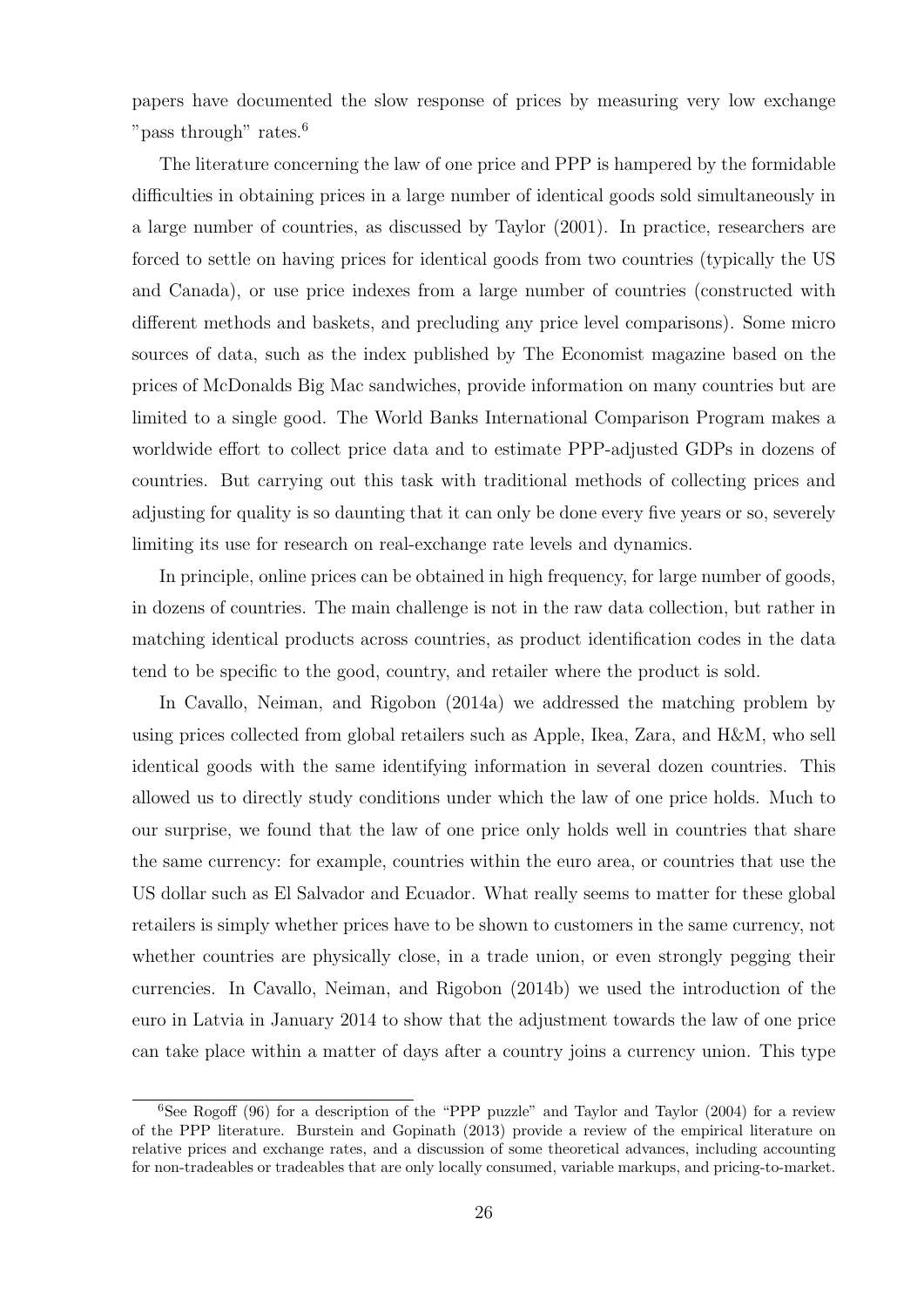of price convergence was, after all, one of the objectives of the euro.

The main implication of this line of work is that choice of currency units is far more important for defining the boundaries between markets for goods than has previously been suspected. Conversely, factors that were traditionally thought to be important such as physical distance, political and tax territories, language, and culture- do not seem to matter as much. Furthermore, these patterns also point to the importance of customer psychology, organizational structure, and the internet for price-setting behavior. For example, firms may fear antagonizing customers who see prices posted on the web in the same currency across borders. Such considerations do not yet feature prominently in most macroeconomic models.

Ideally though, for some applications we need to have both global and local retailers. So since 2014, PriceStats has been expanding the product matching to include local retailers as well, classifying over 30,000 individual goods into 300 product categories. The challenge is to classify a large set of heterogeneous individual products (with varying package sizes, flavors, and retailers where they are sold) into narrowly defined product categories such as "Basmati White Rice, 1kg" or "LG Basic Blu-Ray Player, 1 unit." This is achieved by using supervised machine learning (specifically a "Naive Bayes" classifier) that trains on language-specific, hand-categorized items. The process is described in detail in Bertolotto (2016). The output resembles a collection of hundreds of "Big Mac"-type indexes for different kinds of goods.

These matched indexes can be used to study real-exchange rate levels and dynamics, as in Cavallo and Neiman (2016). To illustrate this, Figure 9 shows PPP metrics constructed by PriceStats for an average of more than 250 goods in food, electronics, and fuel, in Argentina and Australia relative to the United States (examples for other countries are provided in the online Appendix available with this paper at  $\frac{http://e-jep.org)}{...}$ . The top panel shows the relative prices (in local currencies) and the nominal exchange rate (defined as local currency per US dollar). For the case of Argentina, we also plot the black-market exchange rate. The bottom panel shows the real exchange rate constructed from the other two variables (as the ratio between the relative prices and the nominal exchange rate). This is simply the relative cost of the basket when expressed in the same currency.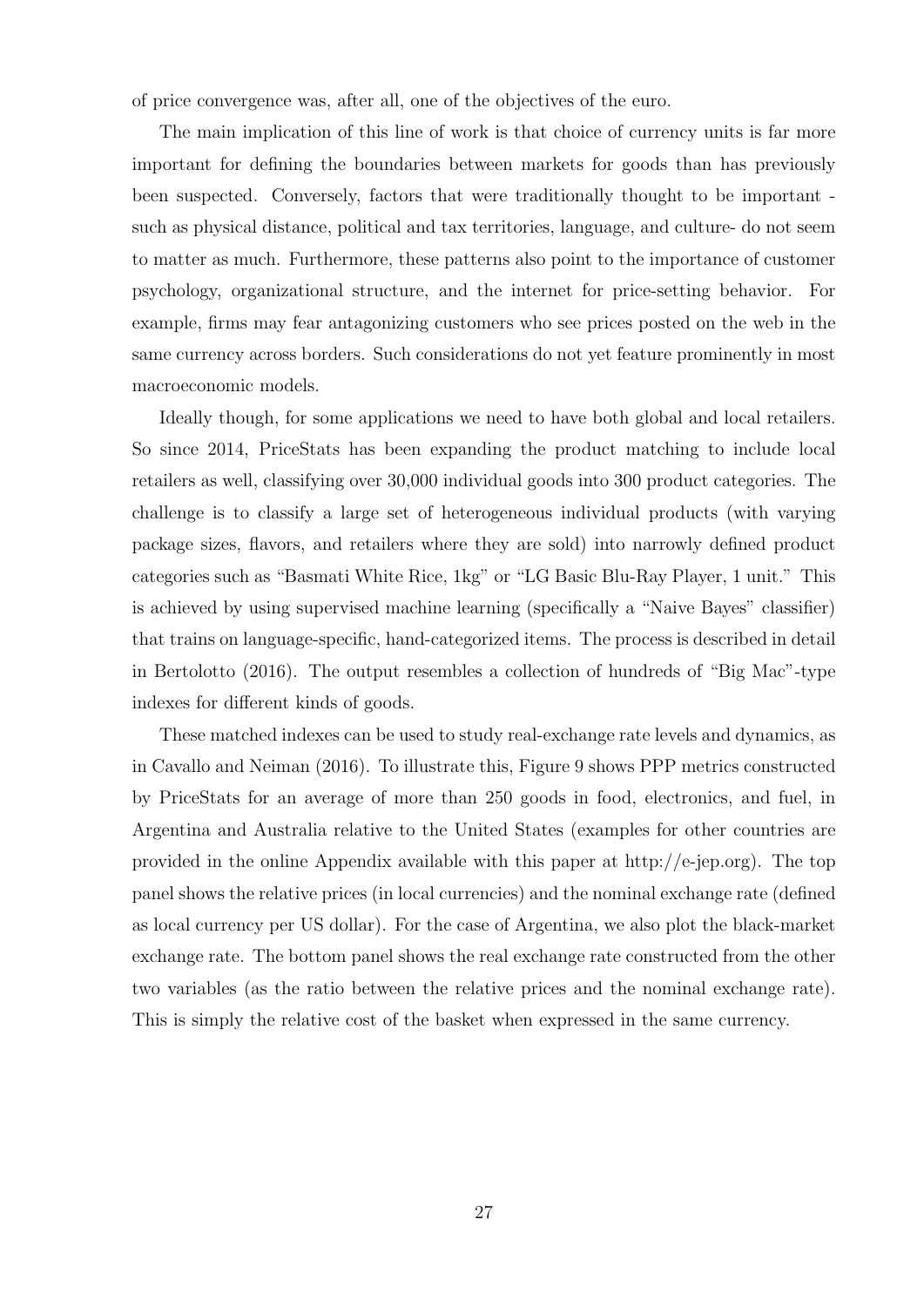

Figure 9: Relative Prices and Exchange Rates

Notes: The top panel shows the ratio of relative prices (in local currencies,  $P/P$  US) and the nominal exchange rate (E, defined as local currency per US dollar). The bottom panel shows the real exchange rate computed as  $(P/P$  US)  $*(1/E)$ . It is the relative cost of the basket in each country relative to the US, when expressed in the same currency. Real exchange rates and relative price series are computed by PriceStats at the product level and aggregated using a Fisher index with official expenditure weights for food, fuel, and electronics.

A common finding, present also in other countries, is that relative prices co-move closely with the nominal exchange rate movements. For example, as the Australian dollar appreciated from 2008 to 2011, relative prices in Australia fell to compensate, and when the Australian dollar started to depreciate again in 2013, relative prices rose. In Argentina, the steady increase in relative prices was matched by the overall trend of depreciation in the currency, which is gradual in the black-market and lumpy on the official exchange rate. There are long periods where prices kept rising and the official exchange rate was held fixed by the government, causing "deviations" in the real-exchange rate, but there were sudden adjustments in the two occasions when the country devalued its currency, in January 2014 and December 2015.

This co-movement between relative prices and exchange rates implies high rates of pass-through, which can go in both directions. In Australia there is evidence that nominal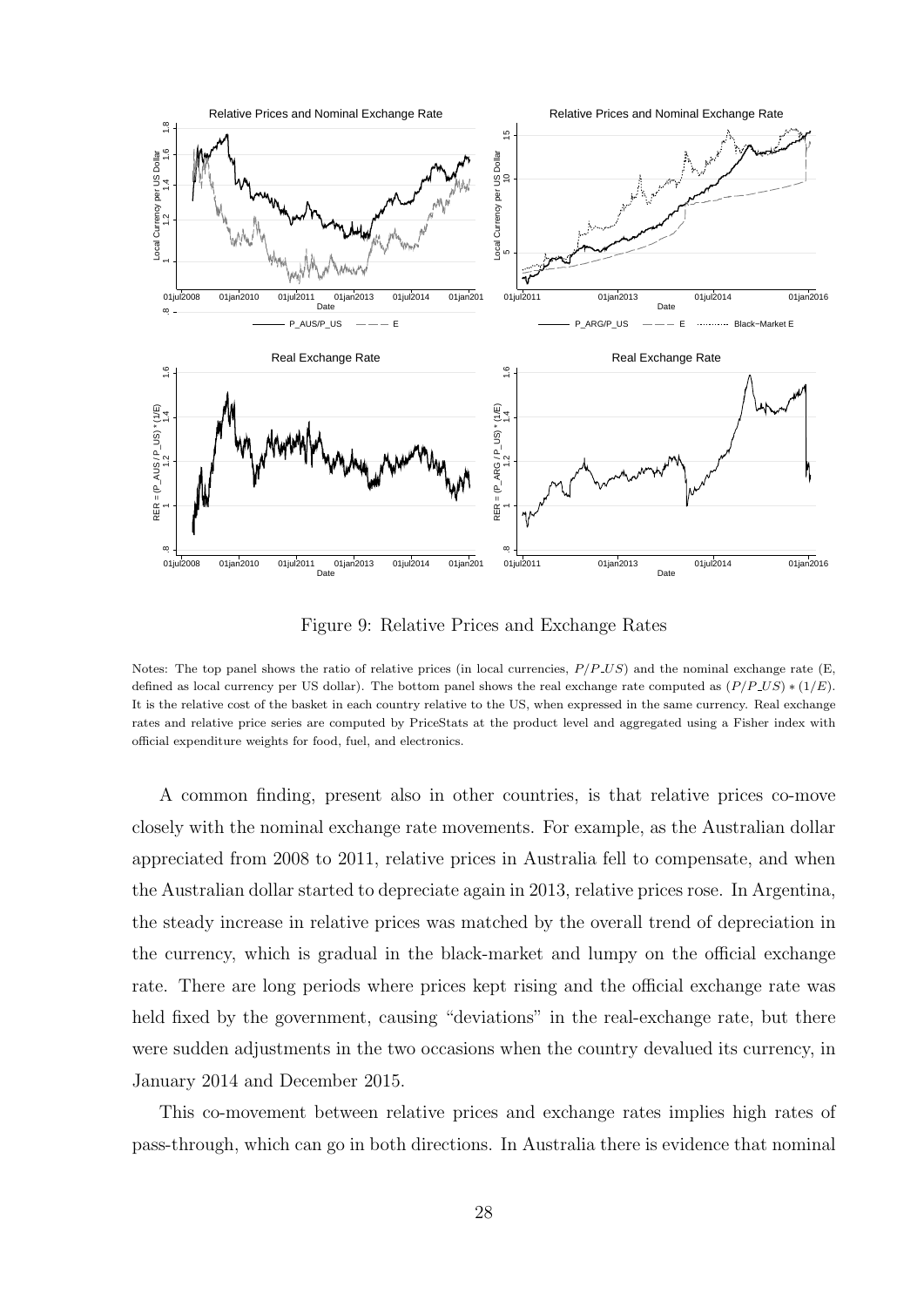exchange rate shocks affect retail prices (as the literature tries to capture in traditional "pass-through" estimates). In Argentina, retail price movements tend to precede nominal exchange rate adjustments.

Another unique feature of online data is that they provide information on relative price levels, which are not available when using Consumer Price Indexes. For example, the real exchange rates in Figure 9 shows that the basket tends to be 20 percent more expensive in Australia relative to the US. In Argentina, the cost is about 10% higher than in the US when the currency is allowed to float. Recognizing these patterns is useful for estimating the degree of currency misalignment at different points in time, particularly in countries with managed exchange rates.

For example, in December 2015 the new government of Argentina wanted to remove all foreign-exchange market restrictions. It was unclear what the free-market exchange rate would be, and what effect it would have on tradable prices. The nominal exchange rate implied by purchasing power parity was 14.3 pesos per dollar, suggesting that the official rate of 9.6 pesos per dollar was greatly overvalued while the black market rate of 15 pesos per dollar was slightly undervalued. When the market was freed, the new exchange rate quickly settled around 14 pesos per dollar, closely matching the implied PPP exchange rate (the ratio of relative prices). This can be seen in the jump of the official exchange rate in the top right panel of Figure 9.

While we do not expect these metrics to help predict exchange rates so closely in every country and situation, they can provide better measures of the amount of deviation of real-exchange rates from "normal" levels at a given point in time.

So far, our micro data has only been matched for seven countries and the time series is still too short to make strong inferences, but it is clear that some key puzzles in international economic and macroeconomics that emerged from studies using official price indexes appear quite different when viewed through the perspective of online data.

# 5 Access to the Billion Prices Project Data

As an academic project, we share as much data and results as possible on our webpage (bpp.mit.edu). Most of the micro data and indexes used in our papers are currently available to download on that page, together with detailed scripts that allow others to replicate and extend our results. The micro data are posted with little pre-treatment, so other researchers can apply their own methods. We will upgrade the shared data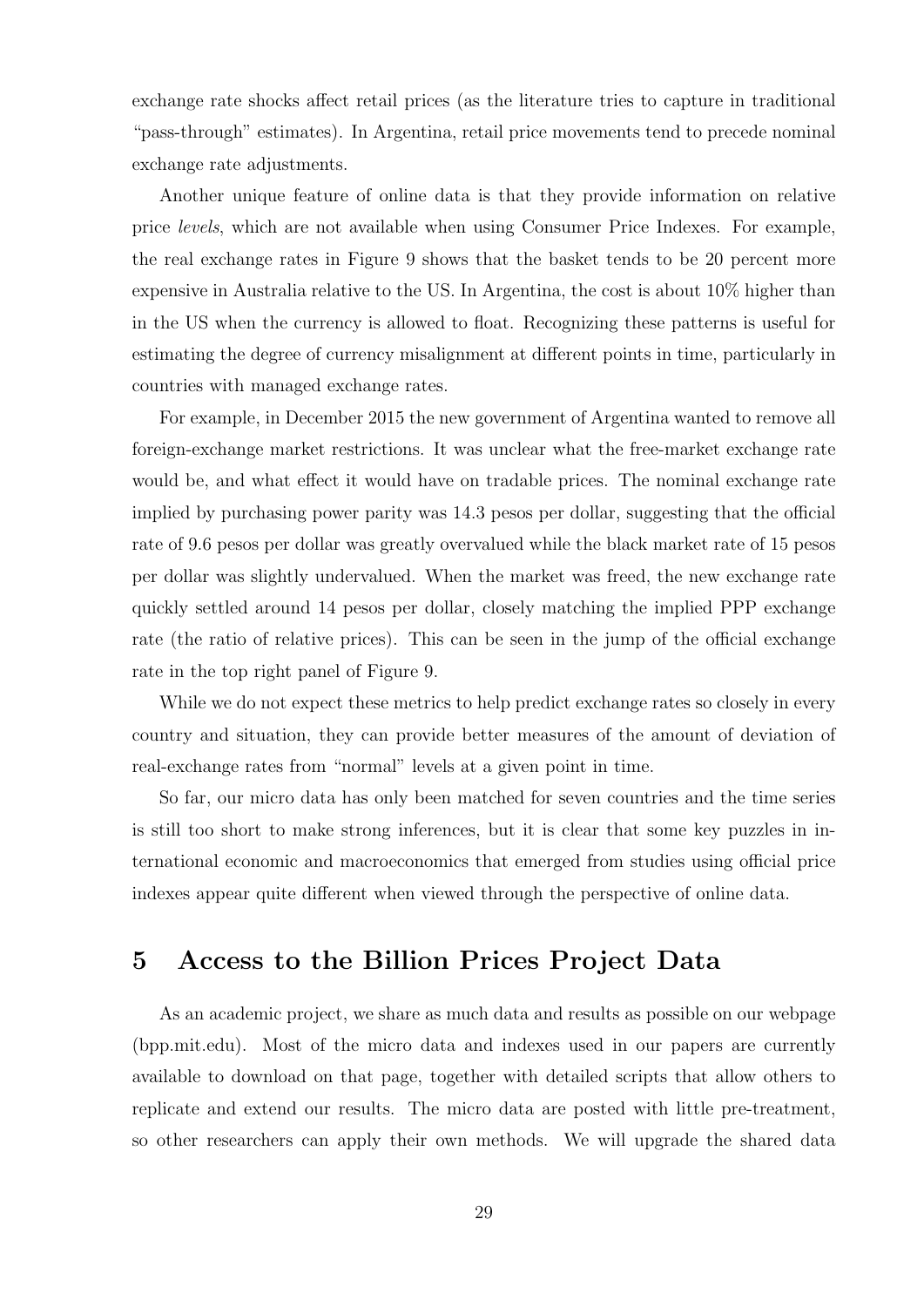periodically, both increasing the number of databases and retailers and also expanding the time series.

The US and Argentina inflation indexes used in this paper are published with a 30 day lag on the Billion Prices Project website, while the PPP exchange rate information discussed in the previous section are currently published with a one-year lag on the PriceStats website. The raw micro data collected by PriceStats are not publicly available but can be shared with academic researchers who collaborate with the Billion Prices Project and sign a data-access agreement.

## 6 Final Remarks

The need for economists to get involved in data collection was eloquently pointed out many years ago (1985) by Zvi Griliches (also see his Presidential Address at the American Economic Association in 1994). In his words,

We have shown little interest in improving [the data], in getting involved in the grubby task of designing and collecting original data sets of our own. Most of our work is on "found" data, data that have been collected by somebody else, often for quite different purposes ... "They" collect the data and are responsible for all their imperfections. "We" try to do the best with what we get, to find the grain of relevant information in all the chaff.

Big Data technologies are finally providing macro and international economists with opportunities to stop treating the data as "given" and get personally involved with data collection. We can now build datasets customized to fit specific measurement and research needs. This will help mitigate issues in empirical research such as sample selection, endogeneity, omitted variables, and error-in-variables, which are so frequent in traditional datasets.

The Billion Prices Project is just one example of the use of "Big Data" in economics.<sup>7</sup> Although online price data are the focus of this paper, we hope to have convinced other economists and perhaps a few policymakers of the benefits of experimenting with alternative data sources. Other examples include various types of "scraped" data, such as labor and real estate information available on the web, along with data from mobile phones,

<sup>7</sup>Einav and Levin (2014) provide a more general discussion of this topic, including new granular data sources, computational techniques such as machine learning, and the role of theory in analyzing large, unstructured datasets. In this journal, Varian (2014) describes in detail some new "Big Data" techniques that are useful to analyze large datasets.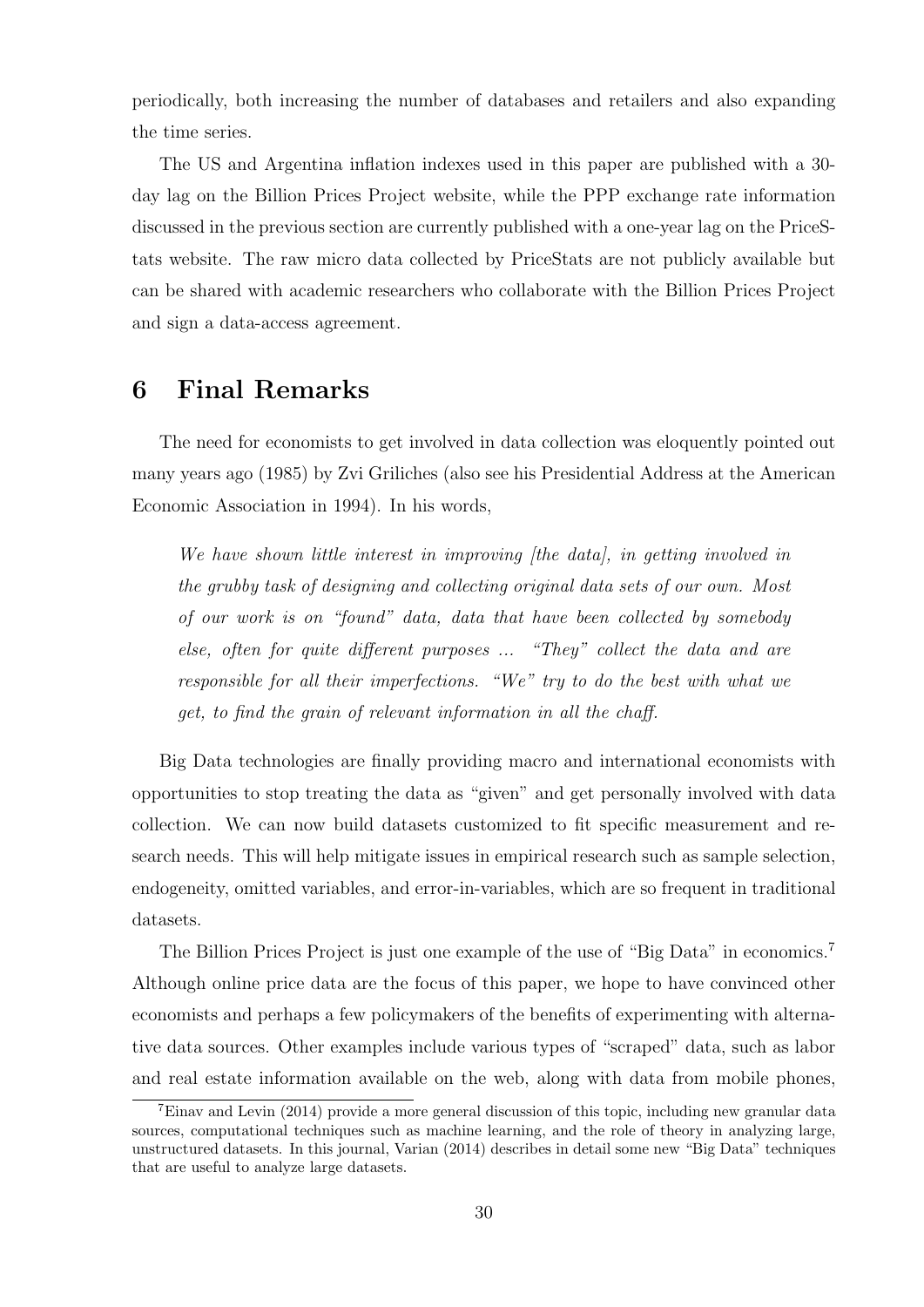satellite images, GPS signals, and many other sensors that are increasingly part of our daily lives.

While many governments have been active in searching for alternative data sources, hoping to increase the quality of statistics and to reduce cost, their use will require not only the will of policymakers and statisticians working on the field, but also the involvement of more economists and academics who can help identify the best ways to collect, treat, and use these new sources of information.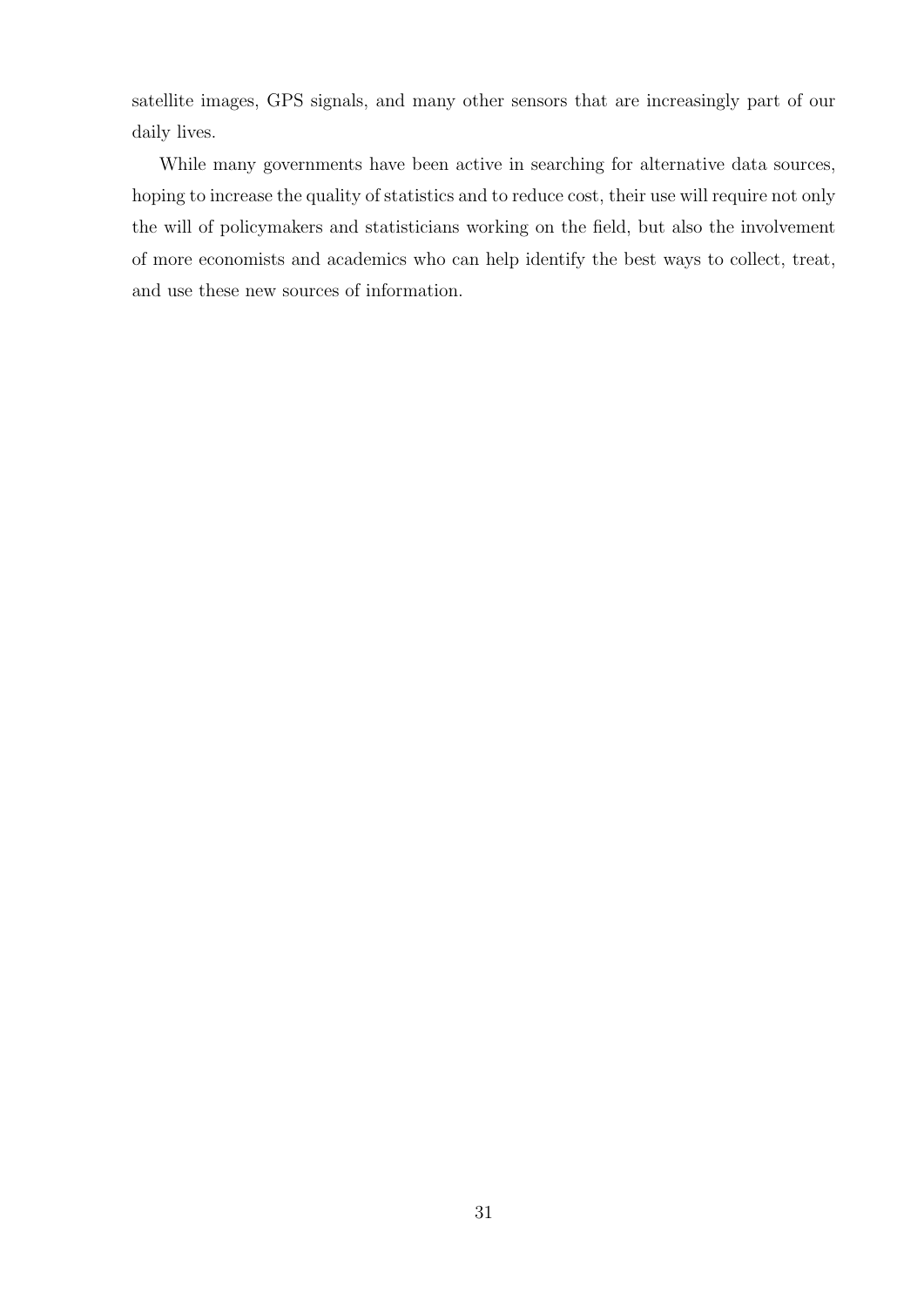## References

- Aizcorbe, A. M., C. A. Corrado, and M. E. Doms (2000). Constructing price and quantity indexes for high technology goods. Industrial Output Section, Division of Research and Statistics, Board of Governors of the Federal Reserve System, July 19.
- Aizcorbe, A. M., C. A. Corrado, and M. E. Doms (2003). When Do Matched-Model and Hedonic Techniques Yield Similar Measures? FRB of San Francisco Working Paper (2003-14).
- Aparicio, D. and M. Bertolotto (2016). Forecasting Inflation with Online Prices. Working Paper - MIT.
- Armknecht, P. A. and D. Weyback (1989). Adjustments for quality change in the US Consumer Price Index. Journal of Official Statistics 5 (2), 107.
- Bertolotto, M. (2016). Real Exchange Rates using Online Data. Universidad de San Andres Working Paper.
- Breton, R., G. Clews, L. Metcalfe, N. Milliken, C. Payne, J. Winton, and A. Woods (2015). Research indices using web scraped data.
- Brynjolfsson, E. and M. D. Smith (2000, April). Frictionless Commerce? A Comparison of Internet and Conventional Retailers. Management Science 46 (4), 563–585.
- Burstein, A. and G. Gopinath (2013). International Prices and Exchange Rates. *Handbook* of International Economics (Forthcoming).
- Campbell, J. R. and B. Eden (2014). Rigid prices: evidence from U.S. scanner data . International Economic Review 55 (2), 423–442.
- Cavallo, A. (2013). Online and official price indexes: Measuring Argentina's inflation. Journal of Monetary Economics, 152–165.
- Cavallo, A. (2015). Scraped Data and Sticky Prices. NBER Working Paper 21490.
- Cavallo, A. (2016). Are Online and Offline Prices Similar? Evidence from Multi-Channel Retailers. NBER Working Paper 22142.
- Cavallo, A., E. Cavallo, and R. Rigobon (2014). Prices and Supply Disruptions during Natural Disasters. Review of Income and Wealth 60.
- Cavallo, A., G. Cruces, and R. Perez-Truglia (2014). Inflation Expectations, Learning and Supermarket Prices: Evidence from Field Experiments. NBER Working Paper 20576.
- Cavallo, A., G. Cruces, and R. Perez-Truglia (2016). Learning from Potentially-Biased Statistics: Household Inflation Perceptions and Expectations in Argentina. NBER Working Paper 22103.
- Cavallo, A. and B. Neiman (2016). Real Exchange Rate Behavior: Evidence from Online Retailers in Nine Countries. Working Paper - MIT.
- Cavallo, A., B. Neiman, and R. Rigobon (2014a). Currency Unions, Product Introductions, and the Real Exchange Rate. Quarterly Journal of Economics  $129(2)$ .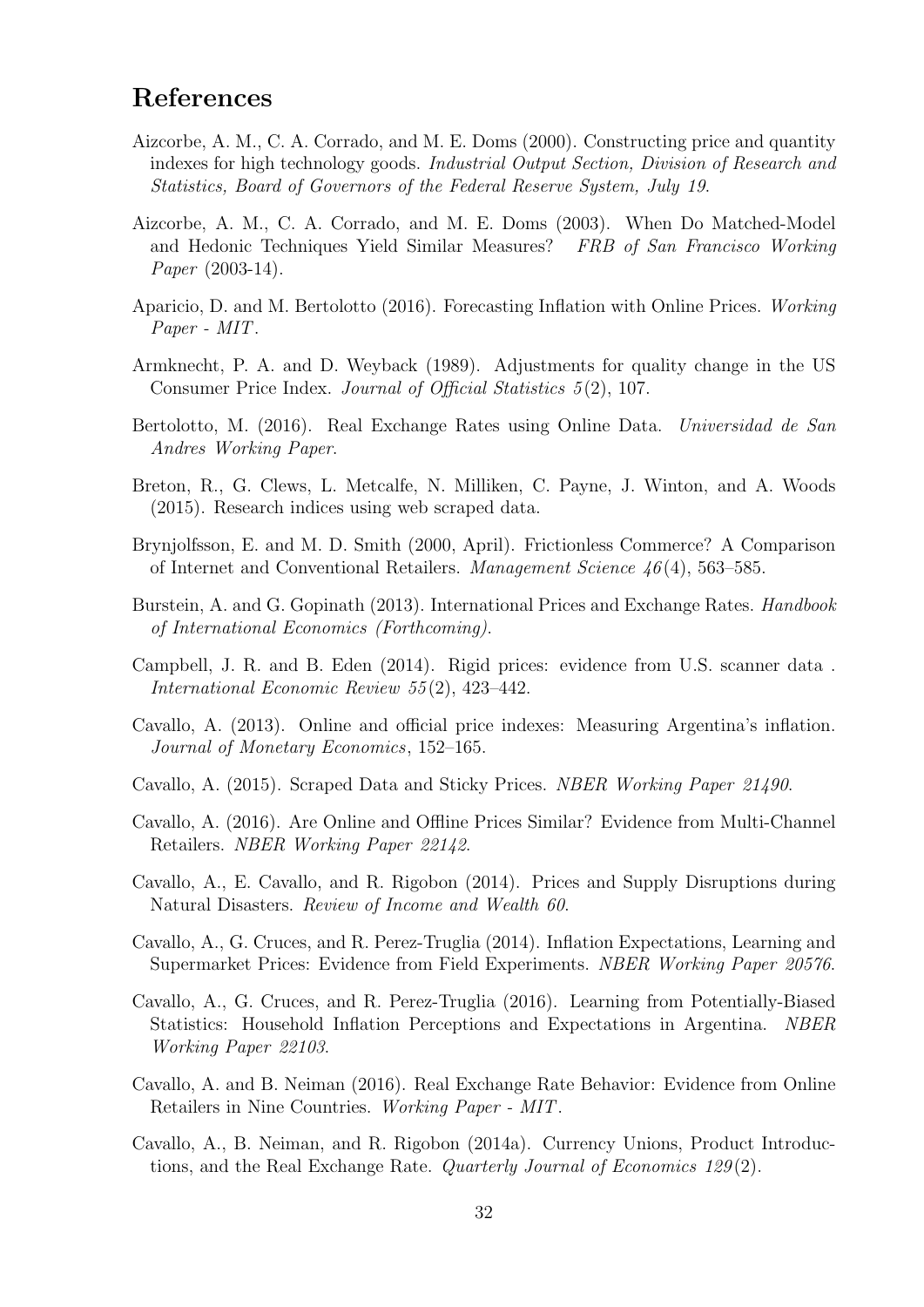- Cavallo, A., B. Neiman, and R. Rigobon (2014b). The price impact of joining a currency union: evidence from Latvia. IMF Economic Review Forthcoming.
- Cavallo, A. and R. Rigobon (2011). The Distribution of the Size of Price Changes. NBER Working Paper w16760, 1–40.
- Dhyne, E., L. J. lvarez, H. L. Bihan, G. Veronese, D. Dias, J. Hoffmann, N. Jonker, P. Lnnemann, F. Rumler, and J. Vilmunen (2006). Price Changes in the Euro Area and the United States: Some Facts from Individual Consumer Price Data. Journal of Economic Perspectives  $20(2)$ , 171–192.
- Edelman, B. (2012). Using Internet Data for Economic Research. The Journal of Economic Perspectives  $26(2)$ , 189–206.
- Eichenbaum, M., N. Jaimovich, S. Rebelo, and J. Smith (2014). How frequent are small price changes? American Economic Journal: Macroeconomics 6 (2), 137–155.
- Einav, L. and J. Levin (2014, November). Economics in the age of big data. Science  $346(6210)$ , 1243089.
- Ellison, G. and S. F. Ellison (2009, March). Search, Obfuscation, and Price Elasticities on the Internet. Econometrica  $77(2)$ , 427-452.
- Feenstra, R. C. and M. D. Shapiro (2003). Scanner Data and Price Indexes. NBER.
- Gorodnichenko, Y., V. Sheremirov, and O. Talavera (2014). Price Setting in Online Markets: Does IT Click? NBER Working Paper Series (20819).
- Griffioen, R., J. de Haan, and L. Willenborg (2014). Collecting clothing data from the Internet. In *meeting of the group of experts on consumer price indices*, pp. 26–28.
- Griliches, Z. (1985). Data and econometriciansthe Uneasy Alliance. The American Economic Review, 196–200.
- Groves, R. M. (2011). Three eras of survey research. Public Opinion Quarterly  $75(5)$ , 861–871.
- Horrigan, M. (2013). Big Data: A Perspective from the BLS | Amstat News.
- ILO, IMF, W. Bank, OECD, Eurostat, and U. Nations (2004). Consumer Price Index Manual: Theory and Practice.
- Klenow, P. J. and B. A. Malin (2010). Microeconomic evidence on price-setting. In Handbook of Monetary Economics, Volume 3. Elsevier.
- Krsinich, F. (2015). Price Indexes from online data using the fixed-effects window-splice (FEWS) index. Statistics New Zealand.
- Midrigan, V. (2011). Menu Costs, Multiproduct Firms, and Aggregate Fluctuations. Econometrica 79 (4), 1139–1180.
- Mikians, J., L. Gyarmati, V. Erramilli, and N. Laoutaris (2012). Detecting Price and Search Discrimination on the Internet. In Proceedings of the 11th ACM Workshop on Hot Topics in Networks, HotNets-XI, New York, NY, USA, pp. 79–84. ACM.